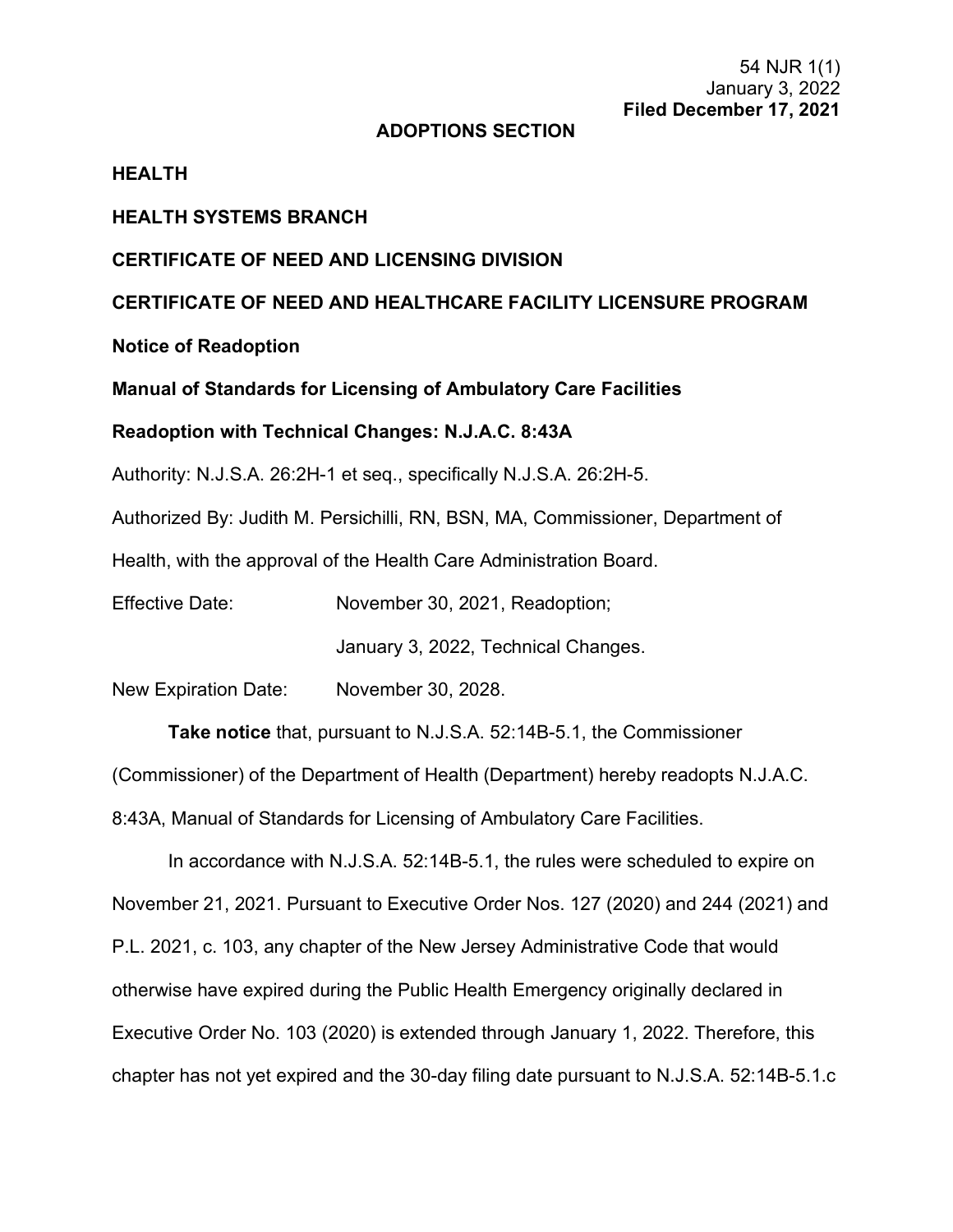has not yet occurred, therefore, pursuant to Executive Order No. 244 (2021), and P.L. 2021, c. 103, this notice of readoption is timely filed.

N.J.A.C. 8:43A establishes licensure standards applicable to ambulatory care facilities that are subject to the Health Care Facilities Planning Act (Act), N.J.S.A. 26:2H-1 et seq. Subchapter 1, Definitions and Qualifications, establishes standards and general criteria for the licensure of an ambulatory care facility and the minimum qualifications of the various required professionals who work in ambulatory care facilities. Subchapter 2, Licensure Procedures, establishes applicable licensure procedures. Subchapter 3, General Requirements, establishes general requirements. Subchapter 4, Governing Authority, establishes the responsibilities of a facility's governing authority. Subchapter 5, Administration, establishes minimum requirements for facility administration including the requirement that a facility employs an administrator. Subchapter 6, Patient Care Policies and Services, establishes minimum standards for patient care policies and services. Subchapter 7, Medical Services, establishes requirements for the provision of medical services, including the requirement that facilities employ a medical director. Subchapter 8, Nursing Services, establishes requirements for the provision of nursing services, including the requirement that facilities employ a director of nursing.

Subchapter 9, Pharmaceutical Services, establishes requirements for the provision of pharmaceutical services, including the requirement that facilities employ a pharmaceutical consultant, and the requirement that facilities develop and implement policies and procedures addressing medication administration and pharmaceutical control and reporting. Subchapter 10, Counseling Services, establishes requirements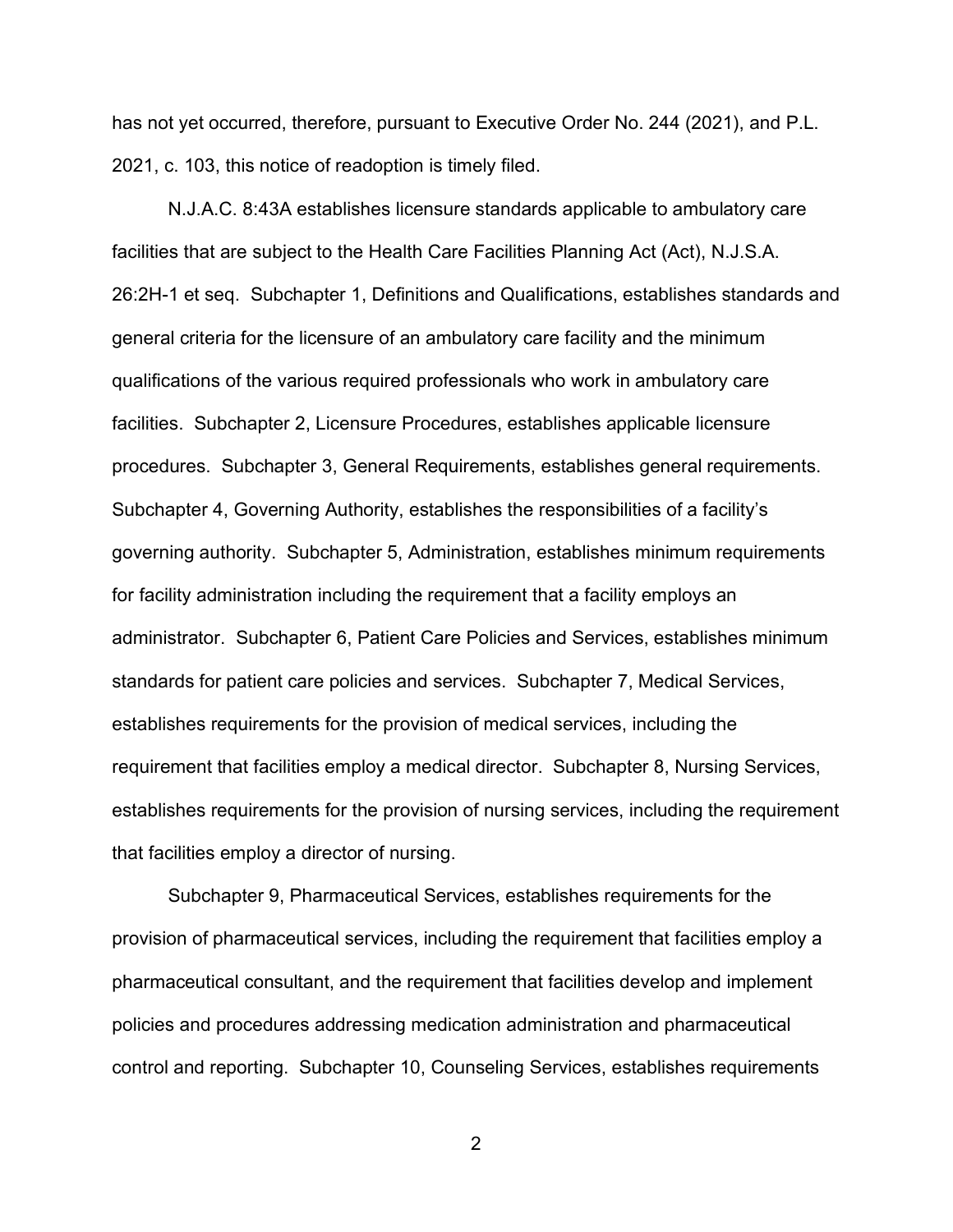for the provision of counseling services, including social work and dietary counseling. Subchapter 11, Laboratory and Radiological Services, establishes requirements for the provision of laboratory and radiological services. Subchapter 12, Surgical and Anesthesia Services, establishes requirements for the provision of surgical and anesthesia services. Subchapter 13, Medical Records, establishes requirements for the development and implementation of policies and procedures addressing the handling and maintenance of patients' medical records.

Subchapter 14, Infection Prevention and Control Services, establishes requirements for the provision of infection prevention and control services. Subchapter 15, Emergency Services and Disaster Plans, establishes requirements for the development and implementation of policies and procedures addressing emergency services and disaster plans. Subchapter 16, Patient Rights, establishes requirements for the development and implementation of policies and procedures addressing patient rights. Subchapter 17, Housekeeping, Sanitation, and Safety, establishes requirements for the provision of housekeeping, sanitation, and safety issues.

Subchapter 18, Quality Assurance Program, requires the establishment and implementation of a written plan for a quality improvement program. 19, Physical Plant and Functional Requirements, establishes requirements governing physical plant and functional requirements. Subchapter 20, Family Practice Services, establishes requirements for the provision of family practice services. Subchapter 21, Family Planning, Prenatal, Postpartum and Gynecological Services, establishes requirements for the provision of family planning, prenatal, postpartum, and gynecological services.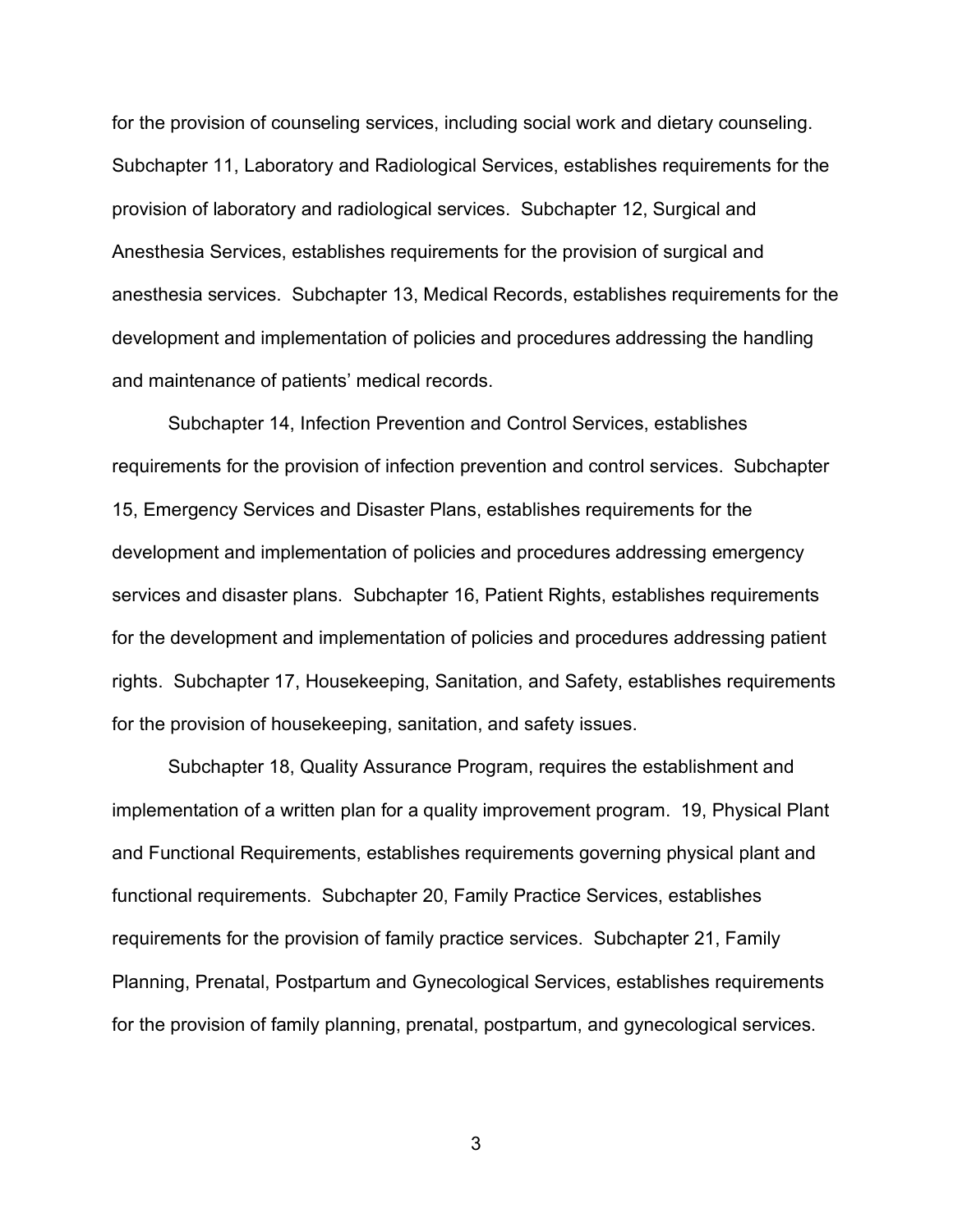Subchapter 22, Pediatric Services, establishes requirements for the provision of pediatric services. Subchapter 23, Primary Care, establishes requirements for the provision of primary care services. Subchapter 24, Renal Dialysis, establishes requirements for the provision of renal dialysis services. Subchapter 25, Computerized Tomography, Magnetic Resonance Imaging and Radiological Services, establishes requirements for the provision of computerized tomography, magnetic resonance imaging, and radiological services. Subchapter 26, Drug Abuse Treatment Services, establishes requirements for the provision of drug abuse treatment services.

Subchapter 27, Satellites of Licensed Ambulatory Care Facilities, establishes requirements applicable to satellite facilities of ambulatory care facilities. Subchapter 28, Birth Centers, establishes requirements for the provision of birth services. Subchapter 29, Extracorporeal Shock Wave Lithotripsy Services, establishes requirements for the provision of extracorporeal shock wave lithotripsy. Subchapter 30, Radiation Oncology, establishes requirements for the provision of radiation oncology services. Subchapter 31, Water Supply and Laundry, establishes requirements governing potable water supplies and laundry services.

Subchapter 32, Other Services, establishes requirements applicable to services that the chapter does not specifically address elsewhere in the chapter and provides procedures by which a license applicant must submit a waiver request. Subchapter 33, Programs of All-Inclusive Care for the Elderly (PACE) Organizations, establishes requirements applicable to PACE organizations' a waiver request and provides procedures by which a license applicant must submit a waiver request.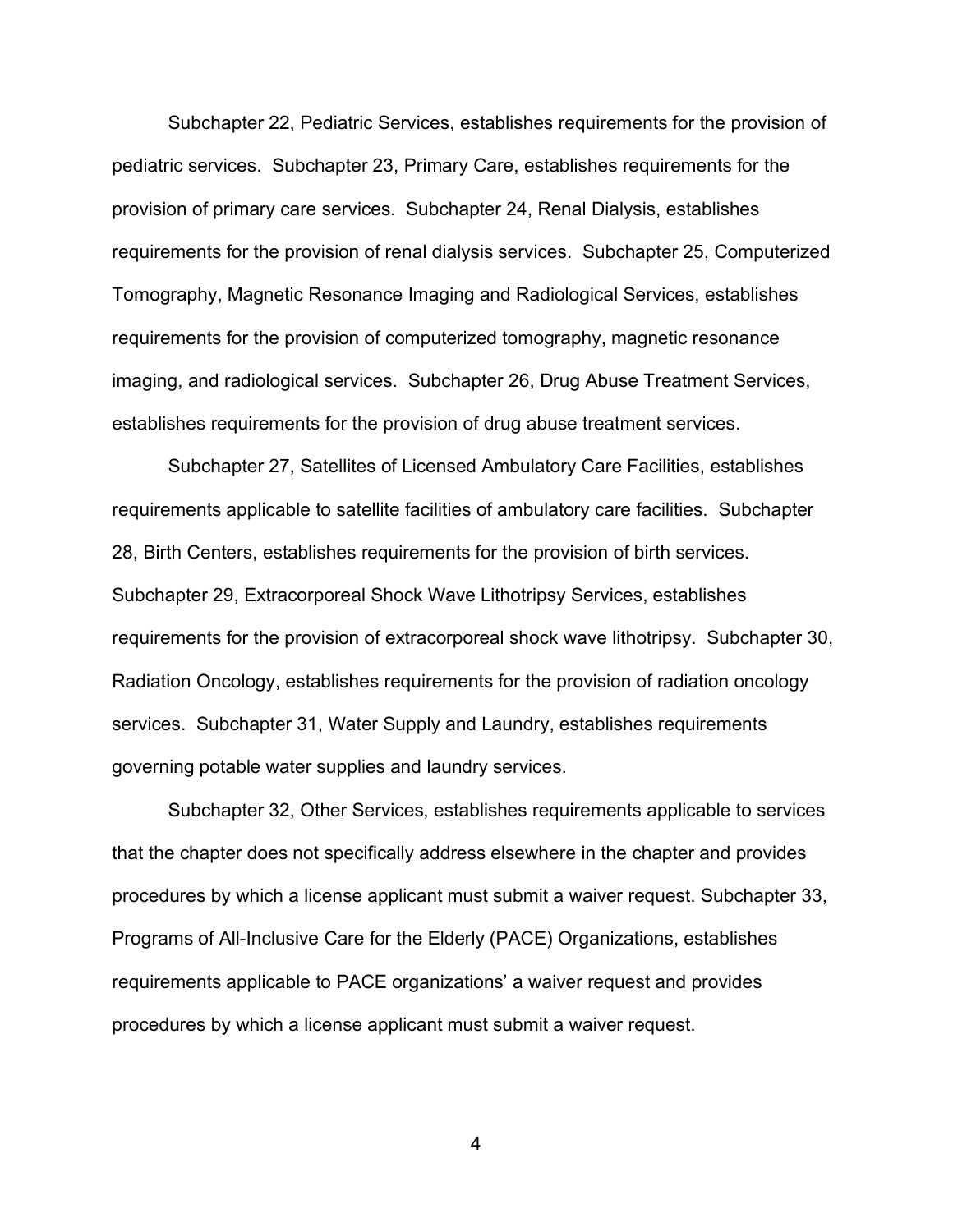The Department is making technical changes upon readoption. The Department is correcting references throughout the chapter to the Department to reflect the change in the Department's name pursuant to [N.J.S.A. 26:1A-2.](https://advance.lexis.com/api/document?collection=statutes-legislation&id=urn:contentItem:5F0Y-C1R1-6F13-00JD-00000-00&context=1000516)

The Department is correcting references to the names and contact information of units within the Department that have changed following Department reorganization. The Department is correcting references to the Office of the Ombudsman for the Institutionalized Elderly to reflect the change in the name of that entity to the State Long-Term Care Ombudsman, pursuant to P.L. 2017, c. 131, § 202 (see [N.J.S.A.](https://advance.lexis.com/api/document?collection=statutes-legislation&id=urn:contentItem:5F0Y-CF01-6F13-0016-00000-00&context=1000516)  [52:27G-1](https://advance.lexis.com/api/document?collection=statutes-legislation&id=urn:contentItem:5F0Y-CF01-6F13-0016-00000-00&context=1000516) et seq., particularly at 52:27G-3) and changes to that entity's contact information.

Throughout the chapter, the Department is updating mailing addresses and other contact information of entities to which the chapter refers. The Department is updating the names of organizations contained within the chapter, correcting internet links and updating documents referred to at N.J.A.C. 8:43A-14.4, the Sterilization of Patient Care Items.

Throughout the chapter, the Department is updating cross-references to laws, rules, and publications to which the chapter refers.

The Commissioner has reviewed N.J.A.C. 8:43A and has determined that, subject to the technical changes described above, the existing chapter remains necessary, proper, reasonable, efficient, understandable, and responsive to the purposes for which the Department originally promulgated it, as amended and supplemented over time, and should be readopted.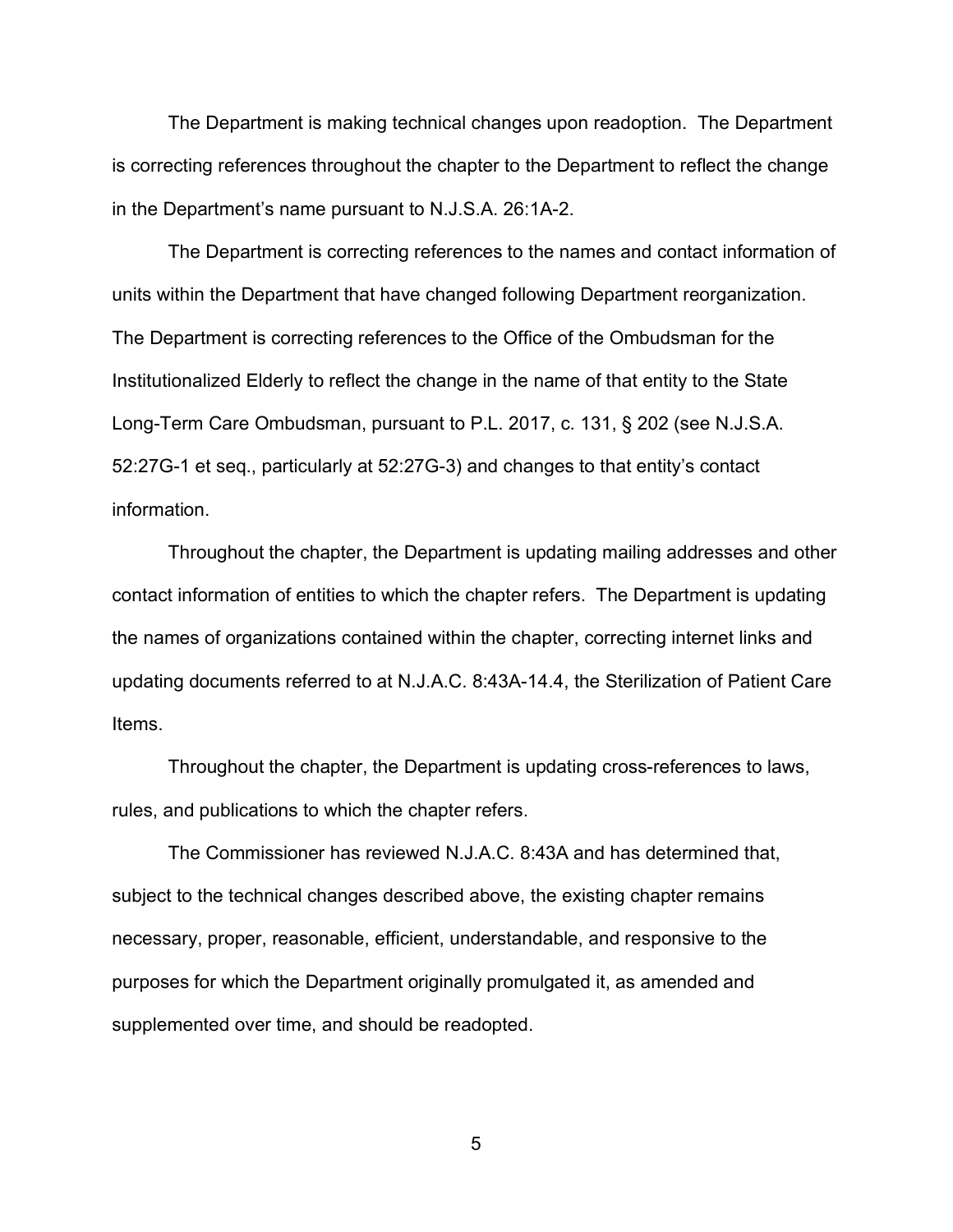Therefore, pursuant to N.J.S.A. 52:14B-5.1.c(1), N.J.A.C. 8:43A is readopted and shall continue in effect for seven years.

**Full text** of the technical changes follows (additions indicated in boldface **thus**; deletions indicated in brackets [thus]):

## 8:43A-1.3 Definitions

The following words and terms, when used in this chapter, shall have the following meanings, unless the context clearly indicates otherwise:

…

"Addiction Professionals Certification Board of New Jersey, Inc." means the entity by that name for which the contact information is Addiction Professionals Certification Board of New Jersey, Inc., [1200 Tices Lane, Suite 104, East Brunswick,] **1164 Raritan Avenue, Highland Park**, NJ [08816 (732) 249-1991, telefacsimile (732) 249-1559, www.certbd.com] **08904**, **[https://certbd.org](https://certbd.org/)**.

…

"American Board of Medical Physics" means the entity by that name for which the contact information is American Board of Medical Physics, [12100 Sunset Hills Road, Suite 130, Reston, VA 20190-5202, (703) 481-5001, telefacsimile (703) 435- 4390, www.acmp.org/abmp] **Inc., PO Box 780518**, **San Antonio, TX 78278, (210) 901- 9052**, **https://abmpexam.com**.

"American College of Radiation Oncology" means the entity by that name for which the contact information is American College of Radiation Oncology, [5272 River Road, Bethesda, MD 20816 (301) 718-6515, telefacsimile: (301) 656-0989, 2001 Sixth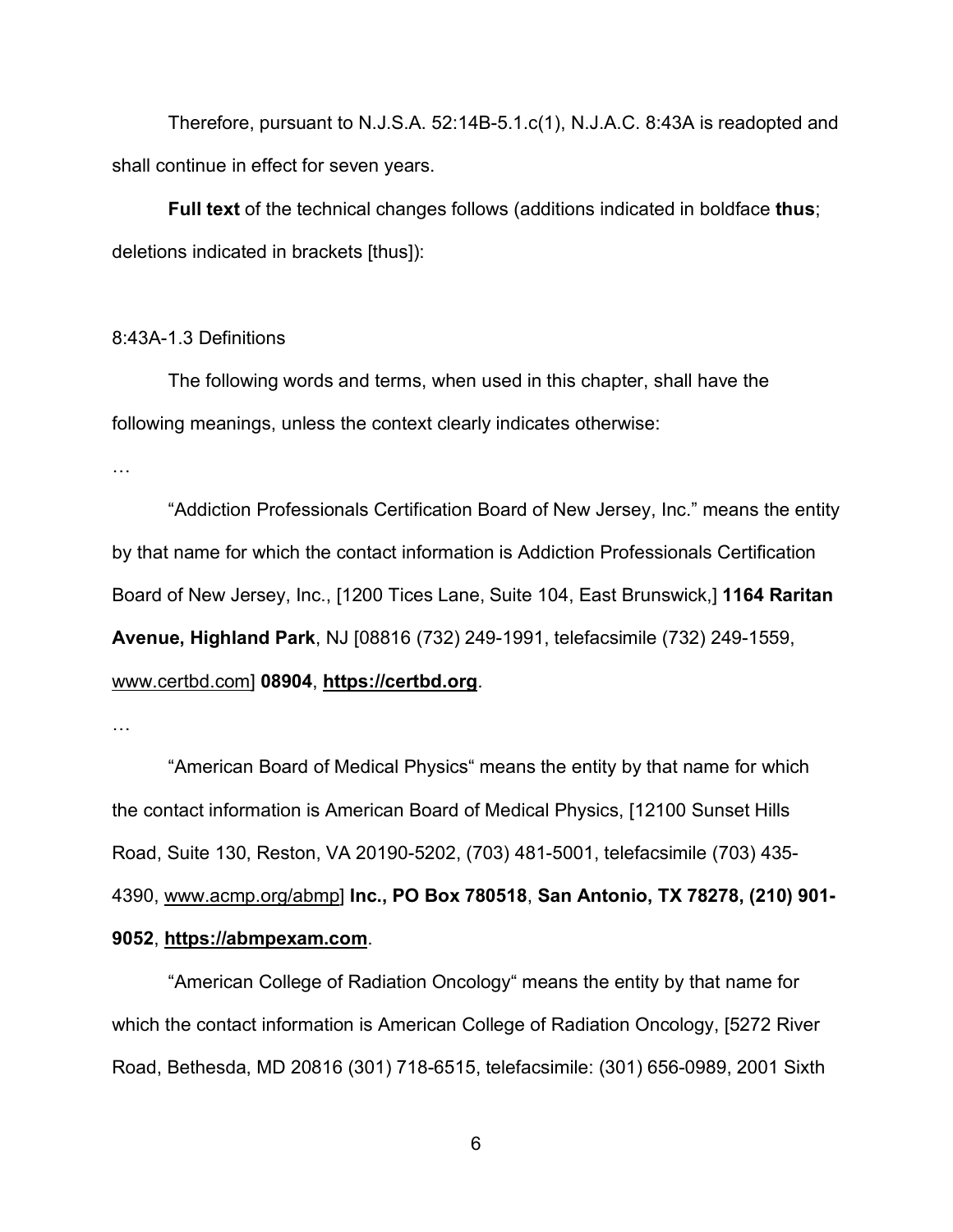Ave, Suite 2700, Seattle, WA 98121, www.acro.org] **319 South Glen Arven Avenue, Temple Terrace, FL 33617, (206) 956-3642, https://www.acro.org**.

"American College of Radiology" means the entity by that name for which the contact information is American College of Radiology, 1891 Preston White Dr, Reston, VA 20191, (703) 648-8900, [www.acr.org] **https://www.acro.org**.

…

"American Osteopathic Board of Radiology" means the entity by that name for which the contact information is American Osteopathic Board of Radiology, [119 East Second Street, Milan, MO 63556-1331, 800-258-AOCR (2627) or (660) 265-4011] **142 East Ontario Street, Chicago, IL 60611-2864, (888) 626-9262 or (312) 202-8072**, telefacsimile [(660) 265-3494, http://www.aocr.org/certification/index.asp] **(312) 202- 8372, <https://certification.osteopathic.org/radiology>**.

"Association for the Advancement of Medical Instrumentation" means the entity by that name for which the contact information is Association for the Advancement of Medical Instrumentation, [PO Box 1211, Annapolis Junction, MD 20701-0211, (800) 877-249-8226 or 240-646-7031] **901 North Glebe Road, Suite 300, Arlington, VA 22203, (703) 525-4890**, telefacsimile [(301) 206-9789, www.aami.org] **(703) 525-1424, [https://www.aami.org](https://www.aami.org/)**.

…

"Certificate of Need and Healthcare Facility Licensure Program" means the health care facility licensing unit within the Division of Certificate of Need and Licensing of the Health Systems Branch of the Department, for which the contact information is Certificate of Need and Healthcare Facility Licensure Program, Division of Certificate of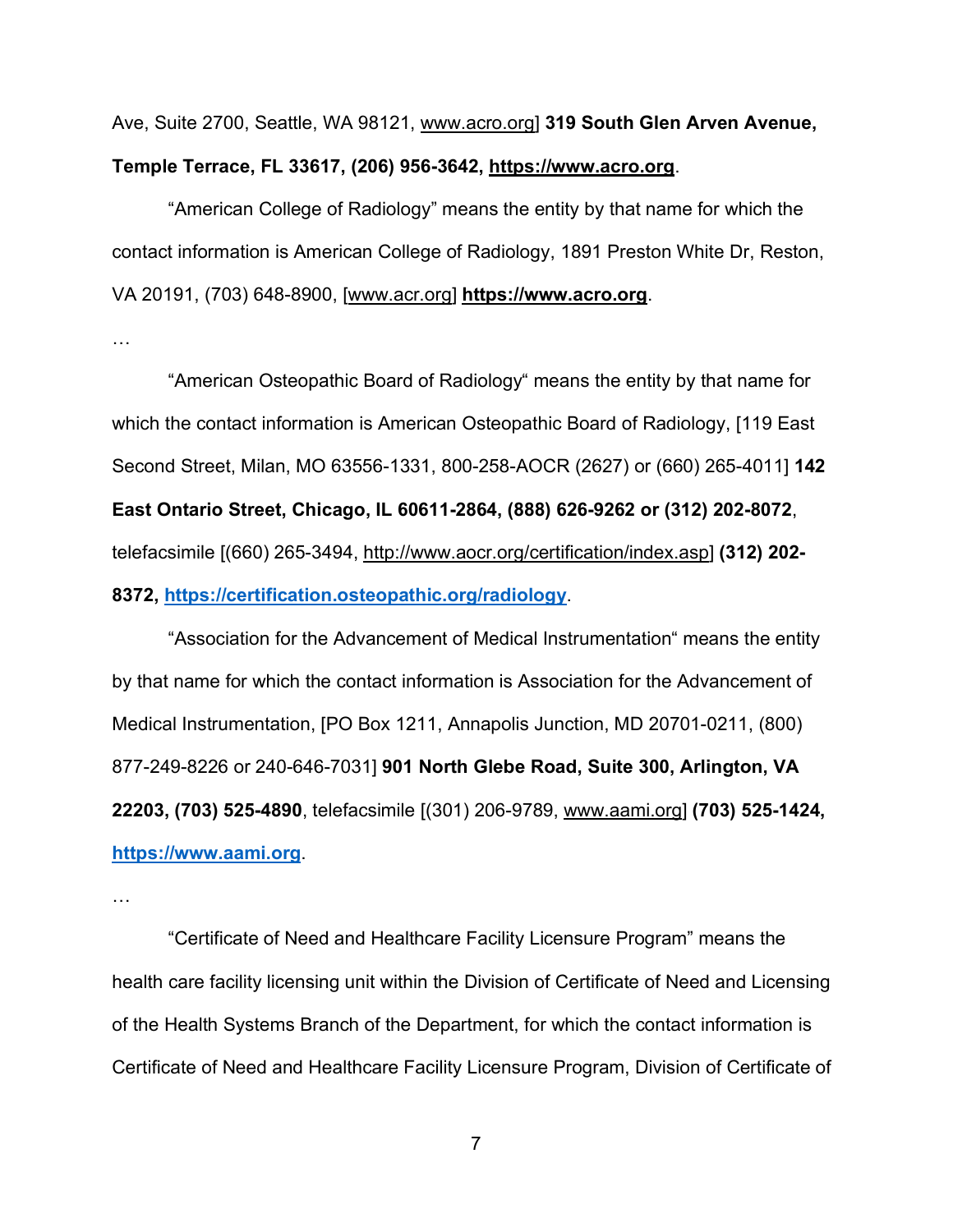Need and Licensing, NJ Department of Health, PO Box 358, Trenton, NJ 08625-0358, (609) 292-5960, website address for forms: [www.nj.gov/health/forms]

**<http://www.nj.gov/health/forms>**.

**"Certification Board of Infection Control and Epidemiology, Inc. (CBIC)" is an entity for which the contact information is 555 East Wells Street, Suite 1100, Milwaukee, WI 53202, (414) 918-9796, https://www.cbic.org[.](https://www.cbic.org/)**

…

"Commissioner" means the Commissioner of Health [and Senior Services].

"Commission on Dietetic Registration" means the entity by that name for which the contact information is Commission on Dietetic Registration, 120 South Riverside Plaza, Suite [2000] **2190**, Chicago, IL 60606[-6995], (312) 899-0040 extension 5500 or toll-free (800) 877-1600 extension 5500[, telefacsimile (312) 899-4772, www.cdrnet.org]**, [https://www.cdrnet.org](https://www.cdrnet.org/)**.

…

"Construction guidelines" means the **Facility Guidelines Institute,** Guidelines for Design and Construction of [Health Care] **Outpatient** Facilities, [2006] **2018** edition, incorporated herein by reference, as amended and supplemented, [published by] **available from** the [American Institute of Architects, for which the contact information is the American Institute of Architects, 1735 New York Avenue NW, Washington DC 20006-5292, (800) 242-3837 or (202) 626-7541, telefacsimile (202) 626-7519, [www.aia.org\]](http://www.aia.org/) **Facility Guidelines Institute, 9750 Fall Ridge Trail, Saint Louis, MO 63127, telephone (800) 798-9296, website [www.fgiguidelines.org](http://www.fgiguidelines.org/)**.

…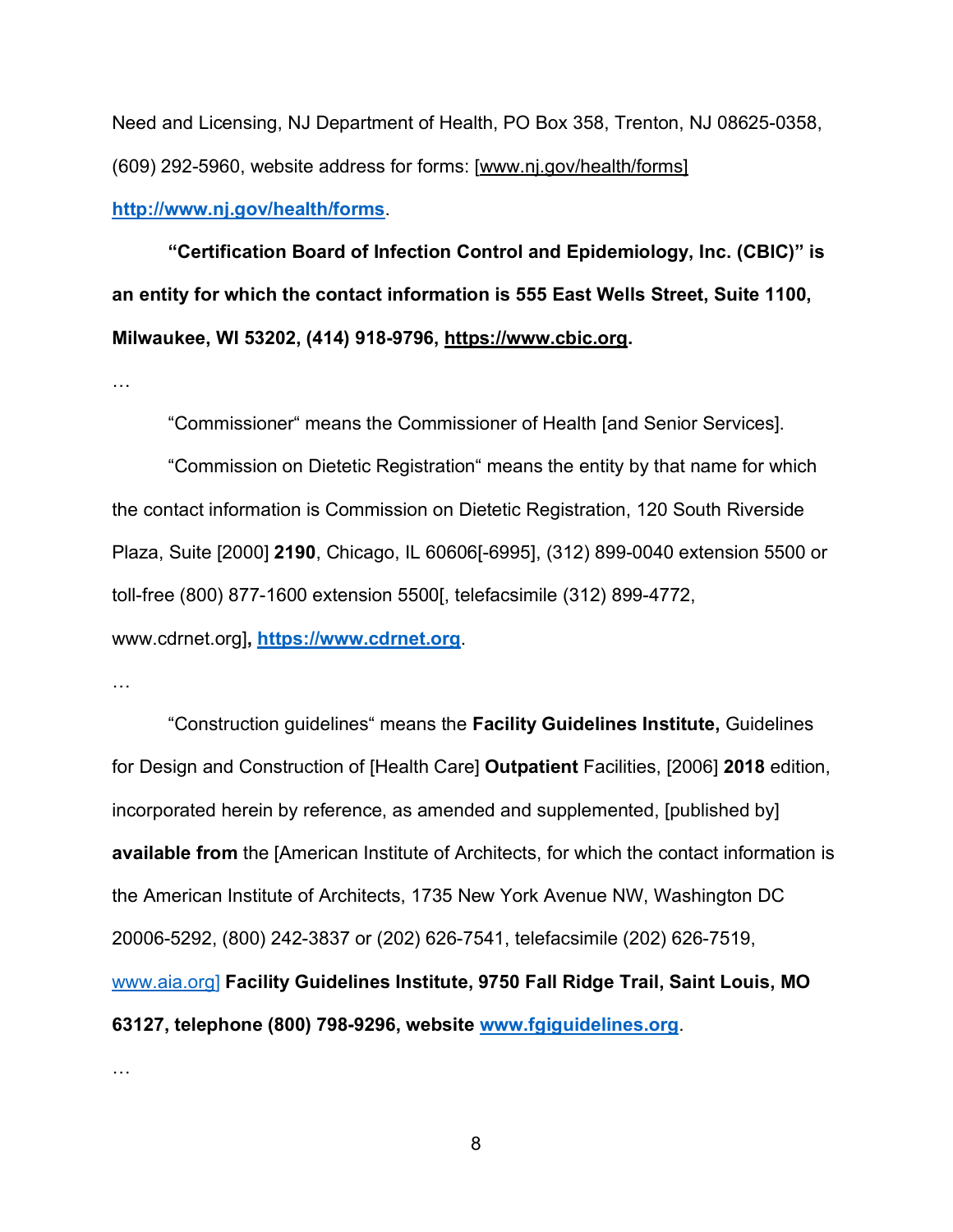"Controlled Dangerous Substances Acts" means the Comprehensive Drug Abuse Prevention and [Controlled Substances] **Control** Act of 1970 (Title II, Public Law 91- 513) and the New Jersey Controlled Dangerous Substances Act [of 1970], N.J.S.A. 24:21-1 et seq.

…

**"Division of Certificate of Need and Licensing" means a unit within the Department, which can be contacted at PO Box 358, Trenton, NJ 08625-0358, (609) 292-6552.**

**"Division of Child Protection and Permanency" means a unit within the New Jersey Department of Children and Families for which the contact information is PO Box 729, Trenton, NJ 08625-0729, (609) 292-0617.**

**"Division of Health Facility Survey and Field Operations" means a unit within the Department for which the contact information is PO Box 358, Trenton, New Jersey 08625-0358, (800) 792-9770.**

…

**"Health Care Plan Review Unit" means a unit within the Division of Codes and Standards of the New Jersey Department of Community Affairs, which can be contacted at PO Box 817, Trenton, NJ 08625-0817, (609) 633-8151.**

…

8:43A-1.14 Qualifications of the medical director

The medical director shall be a physician who has successfully completed a residency program accredited by the Accreditation Council for Graduate Medical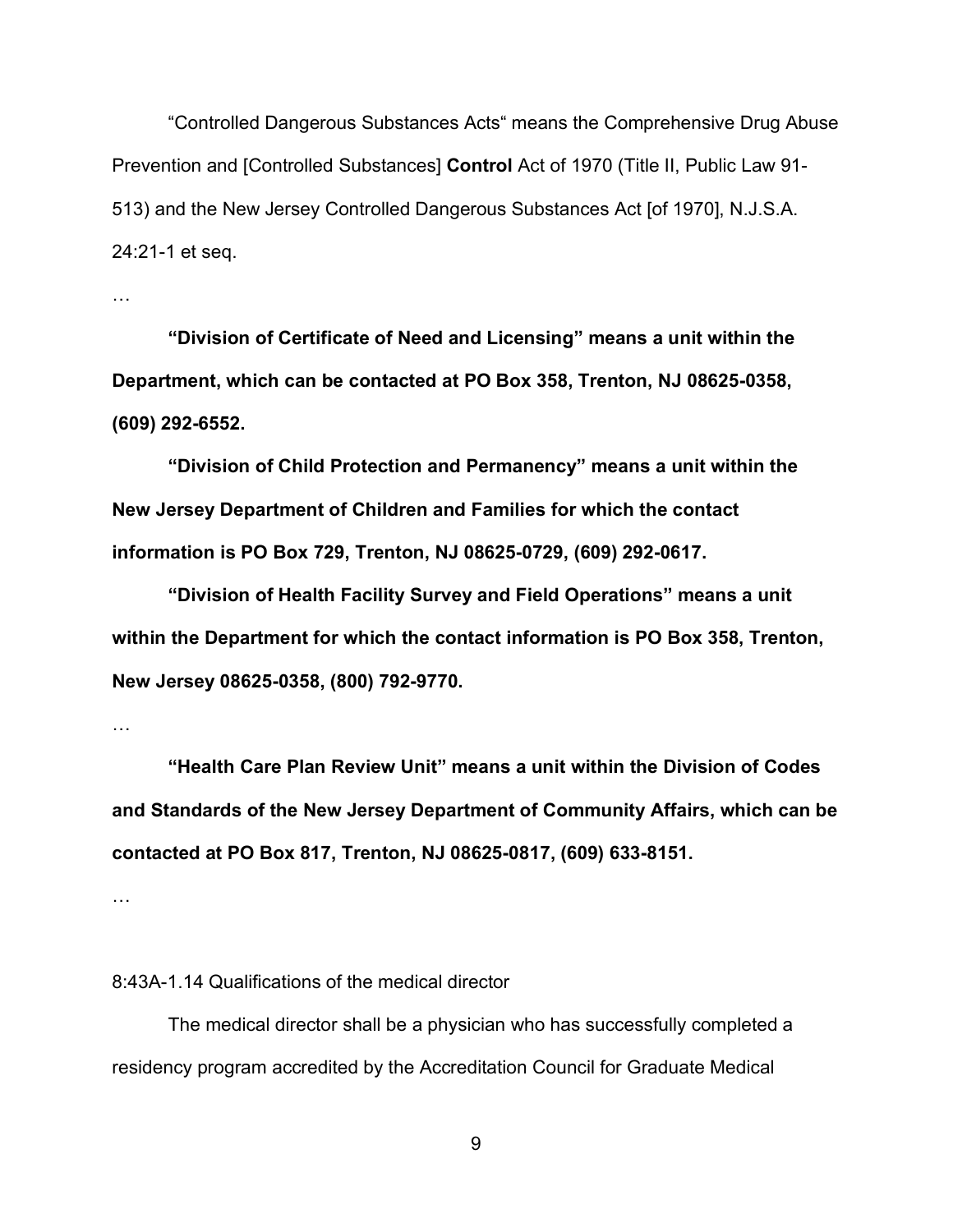Education or approved by the American Osteopathic Association in a medical specialty related to services provided by the facility, or who is a diplomate of one of the certifying boards approved by the American Board of Medical Specialties or one of the certifying boards of the American Osteopathic Association in a medical specialty related to services provided by the facility. If the facility provides chronic dialysis services, the medical director shall be a nephrologist, in accordance with N.J.A.C. 8:43A- [24.4(a)]**24.5**.

# 8:43A-2.2 Application for licensure

(a) Any person, organization, or corporation desiring to operate an ambulatory care facility shall make application to the Commissioner for a license on forms prescribed by the Department, which are available from the [Office] **Division** of Certificate of Need and [Healthcare Facility Licensure] **Licensing**.

(b)-(j) (No change.)

(k) Each applicant for a license to operate a facility shall complete all information requested on the licensure application and may request the [Office] **Division** of Certificate of Need and [Healthcare Facility Licensure] **Licensing** to schedule an appointment to conduct a functional review of the application to review the conditions for licensure and operation, which request the [Office] **Division** shall grant.

(l)-(m) (No change.)

8:43A-2.3 Types of services requiring a license

```
(a)-(d) (No change.)
```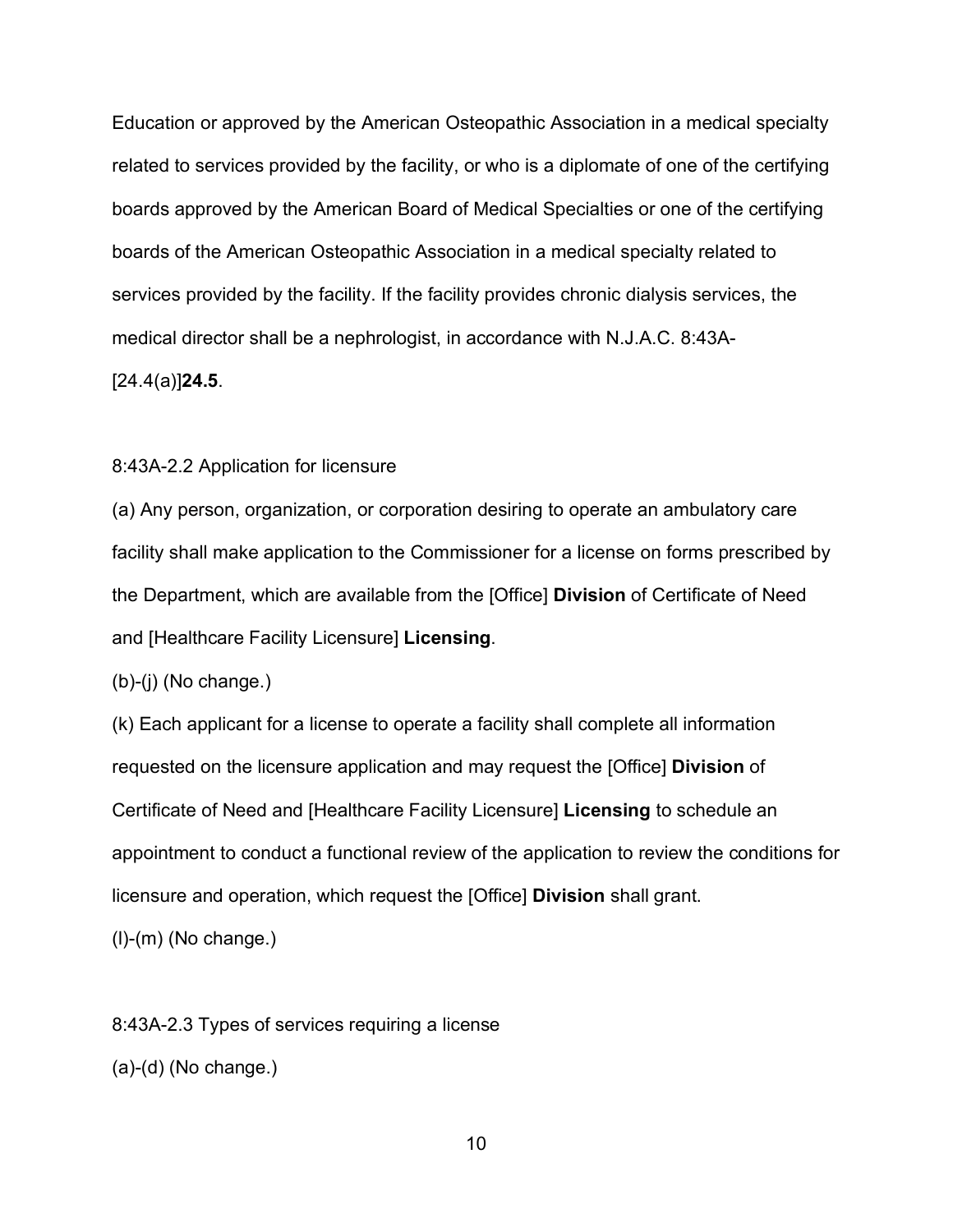(e) If a facility wishes to add any health care service during the annual licensure period, including any health care service not identified [in] **at** (a) above, the facility shall obtain the authorization of the [Office] **Division** of Certificate of Need and [Healthcare Facility Licensure] **Licensing** prior to providing the additional service.

1 $-2$ . (No change.)

## 8:43A-2.4 Newly constructed or expanded facilities

(a) Any ambulatory care facility that intends to undertake any alteration, renovation, or new construction of the physical plant, whether a Certificate of Need is required or not, shall submit plans to the Health **Care** Plan Review [Program of the Department of Community Affairs] **Unit** for review and approval or, in cases of existing construction where no Department of Community Affairs review is required, to the [Office] **Division** of Certificate of Need and [Healthcare Facility Licensure] **Licensing** for review to verify that the facility's physical plant is consistent with the licensure standards prior to the initiation of any work, in accordance with N.J.A.C. 8:43A-19.

(b) The licensure application for a newly constructed or expanded facility shall include a copy of the Certificate of Occupancy, Certificate of Continuing Occupancy or a Certificate of Approval issued by the municipality in which the facility has been constructed in accordance with the construction plan approval by[:] **the** Health **Care** Plan Review

> [Division of Codes and Standards Department of Community Affairs PO Box 815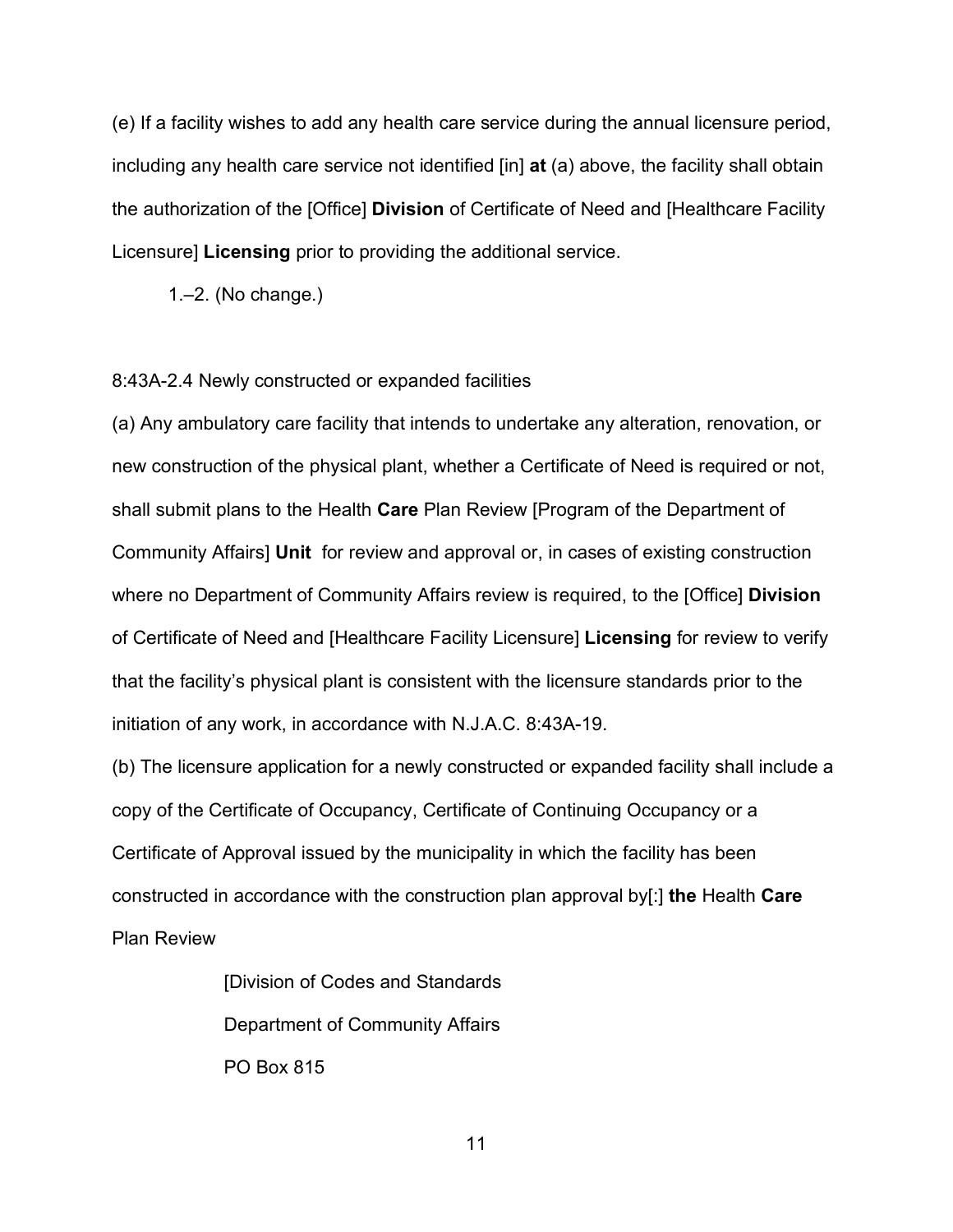Trenton, New Jersey 08625-0815

Telephone: (609) 633-8151] **Unit.**

(c) Representatives of the [Office of Acute Care Assessment and Survey] **Division of Health Facility Survey and Field Operations** shall conduct an on-site inspection of the construction of the physical plant to verify that the building has been constructed in accordance with the architectural plans approved by the Department of Community Affairs or, in cases of existing construction where no Department of Community Affairs review is required, to verify that the facility's physical plant is consistent with the licensure standards at N.J.A.C. 8:43A-19.

8:43A-2.5 Surveys and full or temporary license

(a) When the written application for licensure is approved and the building is ready for occupancy, representatives of the [Office of Acute Care and Survey] **Division of Health Facility Survey and Field Operations** shall conduct a survey of the facility to determine if the facility complies with the rules in this chapter.

1. (No change.)

2. The facility shall notify the [Office of Acute Care Assessment and Survey] **Division of Health Facility Survey and Field Operations** of the Department when the deficiencies, if any, have been corrected, [and the Office of Acute Care Assessment and Survey] **which** will schedule one or more resurveys of the facility prior to occupancy. (b) The Department may issue full or temporary licensure to a facility when the following conditions are met;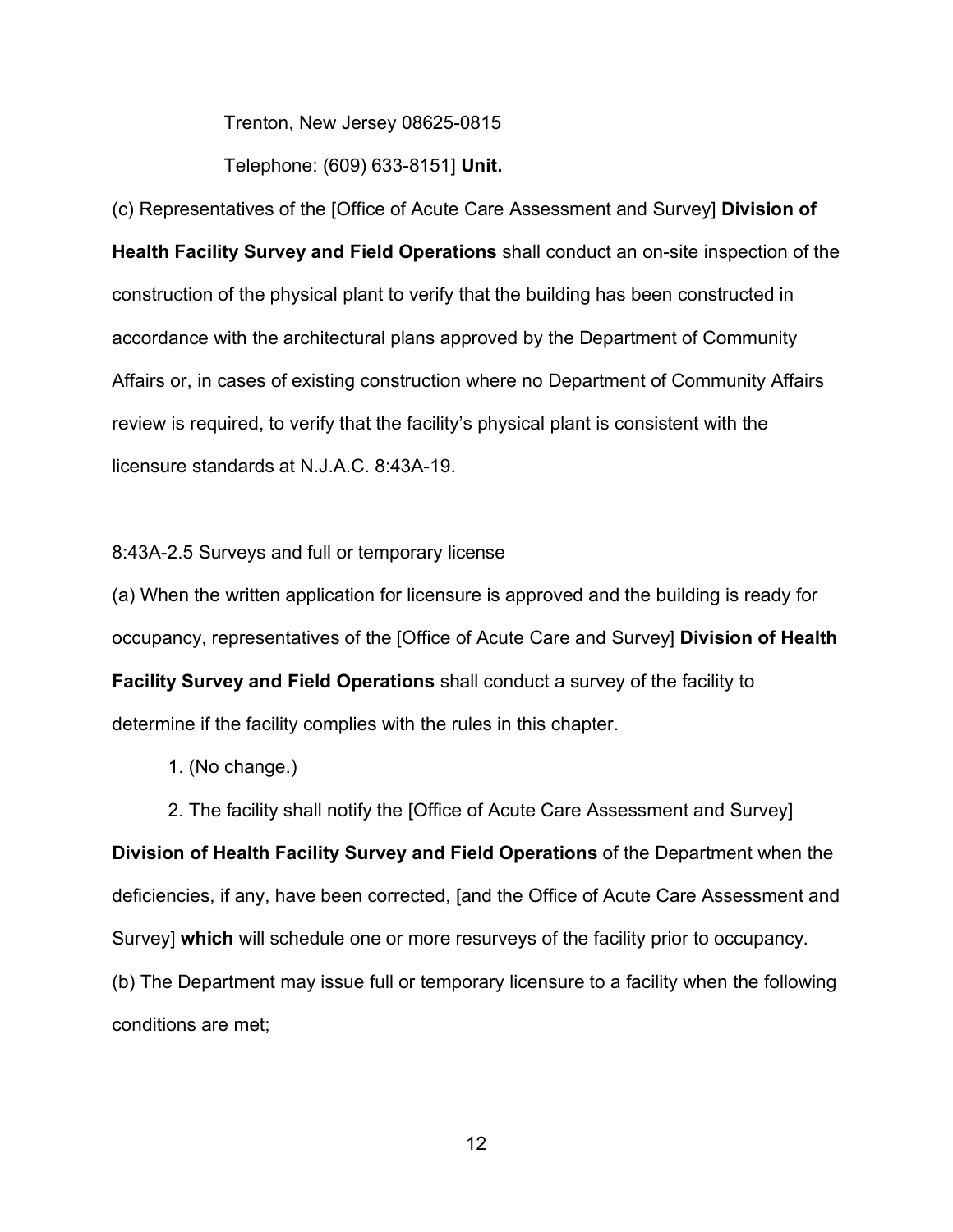1. A functional review (see N.J.A.C. 8:43A-2.2(k)) for review of the conditions for licensure and operation, unless the Department determines functional review to be unnecessary, has taken place between the [Office] **Division** of Certificate of Need and [Healthcare Facility Licensure] **Licensing** and representatives of the facility, during which the Department will advise the facility representatives that the purpose of the temporary license is to allow the Department to determine the facility's compliance with N.J.S.A. 26:2H-1 et seq. and this chapter;

2.-4. (No change.)

(c) No facility shall admit patients to the facility until the facility has the written approval and/or license issued by the [Office] **Division** of Certificate of Need and [Healthcare Facility Licensure] **Licensing**.

(d)-(g) (No change.)

## 8:43A-2.8 Surrender of license

The facility shall notify each patient, each patient's physician, and any guarantors of payment at least 30 days prior to the voluntary surrender of a license, or as directed under an order of revocation, refusal to renew, or suspension of a license and shall return the license to the [Office] **Division** of Certificate of Need and [Healthcare Facility Licensure] **Licensing** within seven working days after the voluntary surrender, revocation, non-renewal, or suspension of the license.

8:43A-2.9 Waiver

(a) (No change.)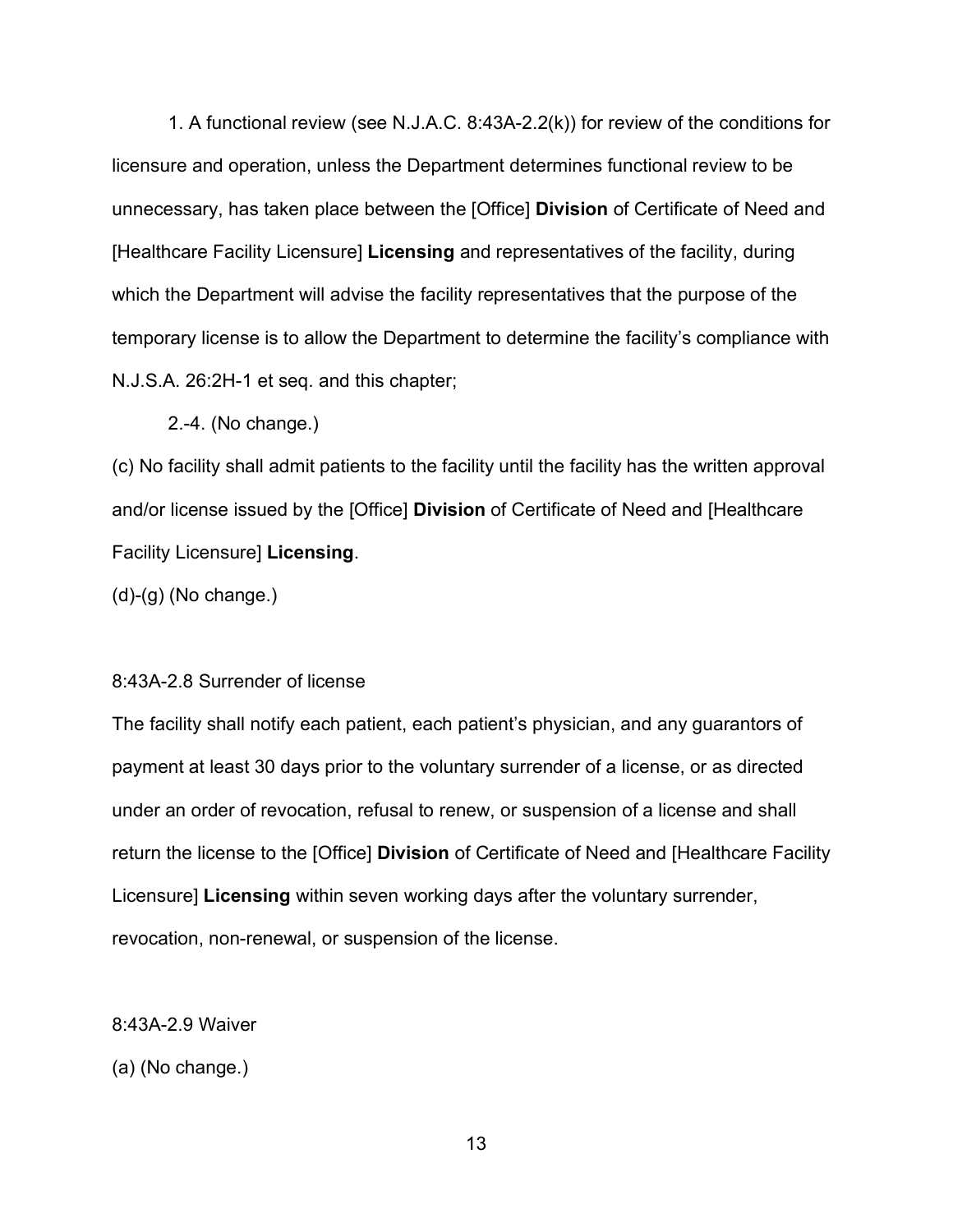(b) A facility seeking a waiver of these rules shall apply in writing to the Director of the [Office] **Division** of Certificate of Need and [Healthcare Facility Licensure] **Licensing**. (c)-(d) (No change.)

# 8:43A-3.3 Ownership

(a) The licensee shall disclose the ownership of the facility and the property on which it is located to the Department, shall make proof of this ownership available in the facility or at a designated location, and shall report any proposed change in ownership to the Director of the [Office] **Division** of Certificate of Need and [Healthcare Facility] Licensing in writing at least 30 days prior to the change and in conformance with requirements for Certificate of Need applications.

1.-3. (No change.)

(b) (No change.)

# 8:43A-3.4 Submission of documents and data

(a) Upon the Department's request, a facility shall submit in writing any documents that this chapter requires to the Director of the [Office] **Division** of Certificate of Need and [Healthcare Facility] Licensing.

(b) (No change.)

# 8:43A-3.6 Policy and procedure manual

(a) A policy and procedure manual(s) for the organization and operation of the facility shall be developed, implemented, and reviewed at intervals specified in the manual(s).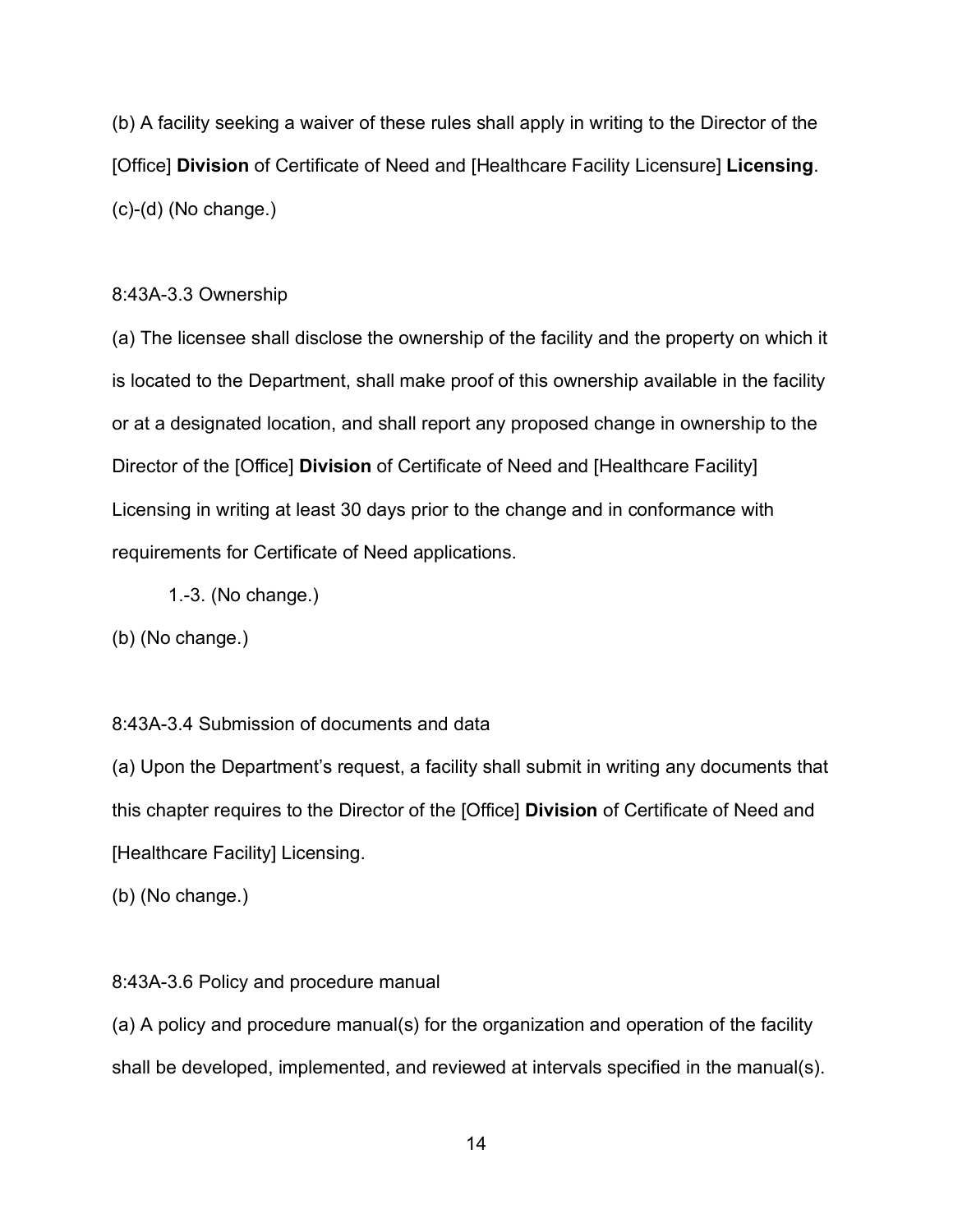Each review of the manual(s) shall be documented, and the manual(s) shall be available in the facility to representatives of the Department at all times. The manual(s) shall include at least the following;

1.-7. (No change.)

8. Policies and procedures for complying with applicable statutes and protocols to report child abuse and/or neglect, abuse or mistreatment of elderly or disabled adults, sexual abuse, specified communicable disease, rabies, poisonings, and unattended or suspicious deaths. These policies and procedures shall include, but not be limited to, the following:

i. The designation of a staff member(s) to be responsible for coordinating the reporting of diagnosed and/or suspected cases of child abuse and/or neglect in compliance with N.J.S.A. 9:6-1 et seq., recording the notification to the Division of [Youth and Family Services] **Child Protection and Permanency** in the medical record, and serving as a liaison between the facility and the Division of [Youth and Family Services] **Child Protection and Permanency**;

ii. The notification of any suspected case of patient abuse or exploitation to the State [of New Jersey Office of the] **Long-Term Care** Ombudsman [for the Institutionalized Elderly], pursuant to N.J.S.A. 52:27G-7.1 et seq., if the patient is 60 years of age or older;

iii.-iv. (No change.)

Note: (No change.)

(b) (No change.)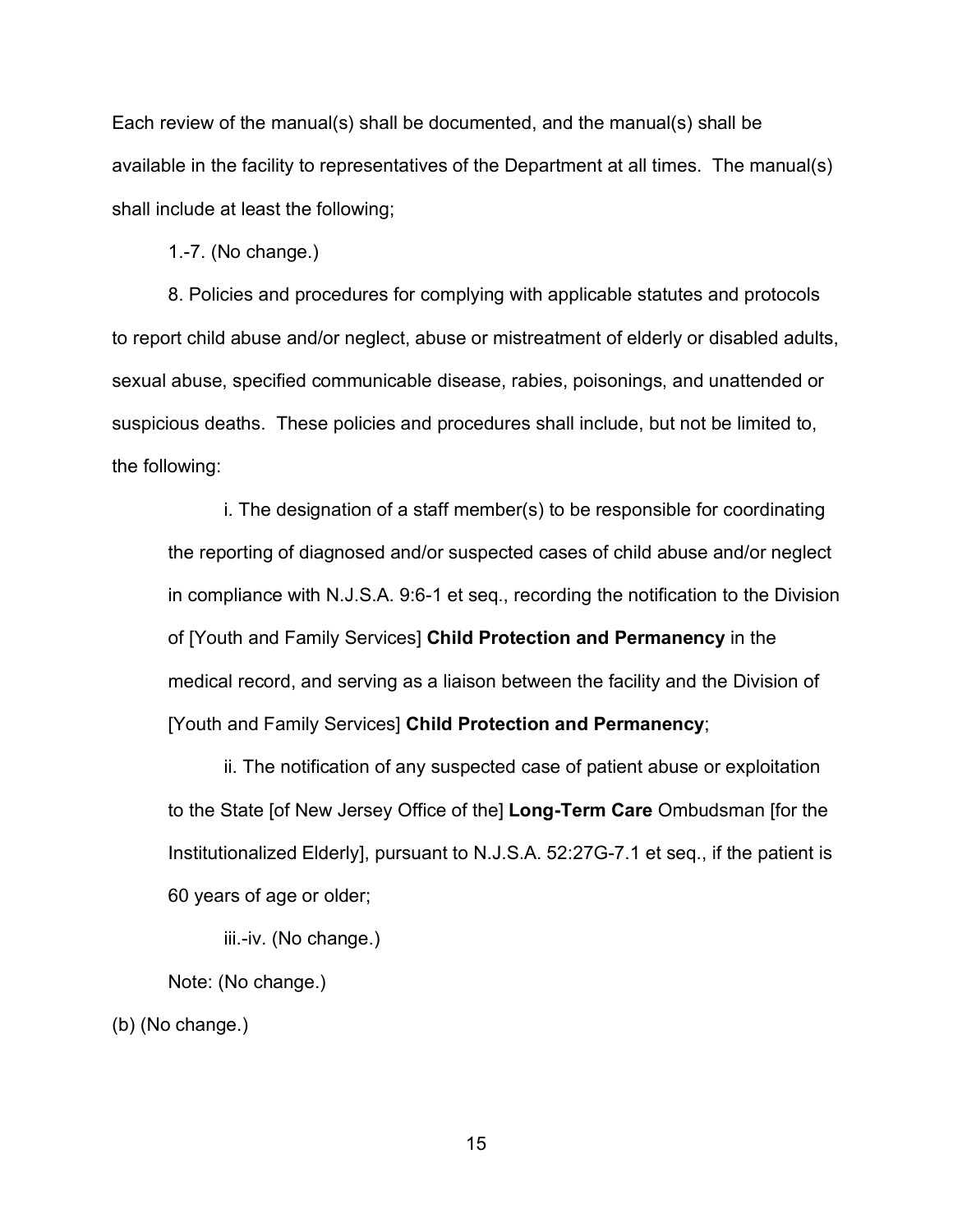#### 8:43A-3.8 Reportable events

(a) The facility shall report to the Department by telephone at [(609) 588-7725 or at (609) 392-2020 after business hours] **(800) 792-9770**, the resignation or termination of employment of the administrator, and the name and qualifications of the administrator's replacement within seven days of the resignation or termination.

8:43A-9.3 Policies and procedures

(a) (No change.)

(b) The facility's policies and procedures for the administration, control, and storage of medications shall include, but not be limited to, policies and procedures for the following;

1.-10. (No change.)

11. Up-to-date pharmaceutical reference materials to be provided at locations specified in the facility's policies and procedures and made available to medical and nursing staff.

i. The telephone number of the designated Statewide or regional New Jersey Poison Information and Education System (1-800-[962-1253]**222-1222**) shall be provided at locations specified in the facility's policies and procedures.

ii.– iii. (No change.)

#### 8:43A-12.2 Definitions

The following words and terms, when used in this subchapter, shall have the following meanings, unless the context clearly indicates otherwise;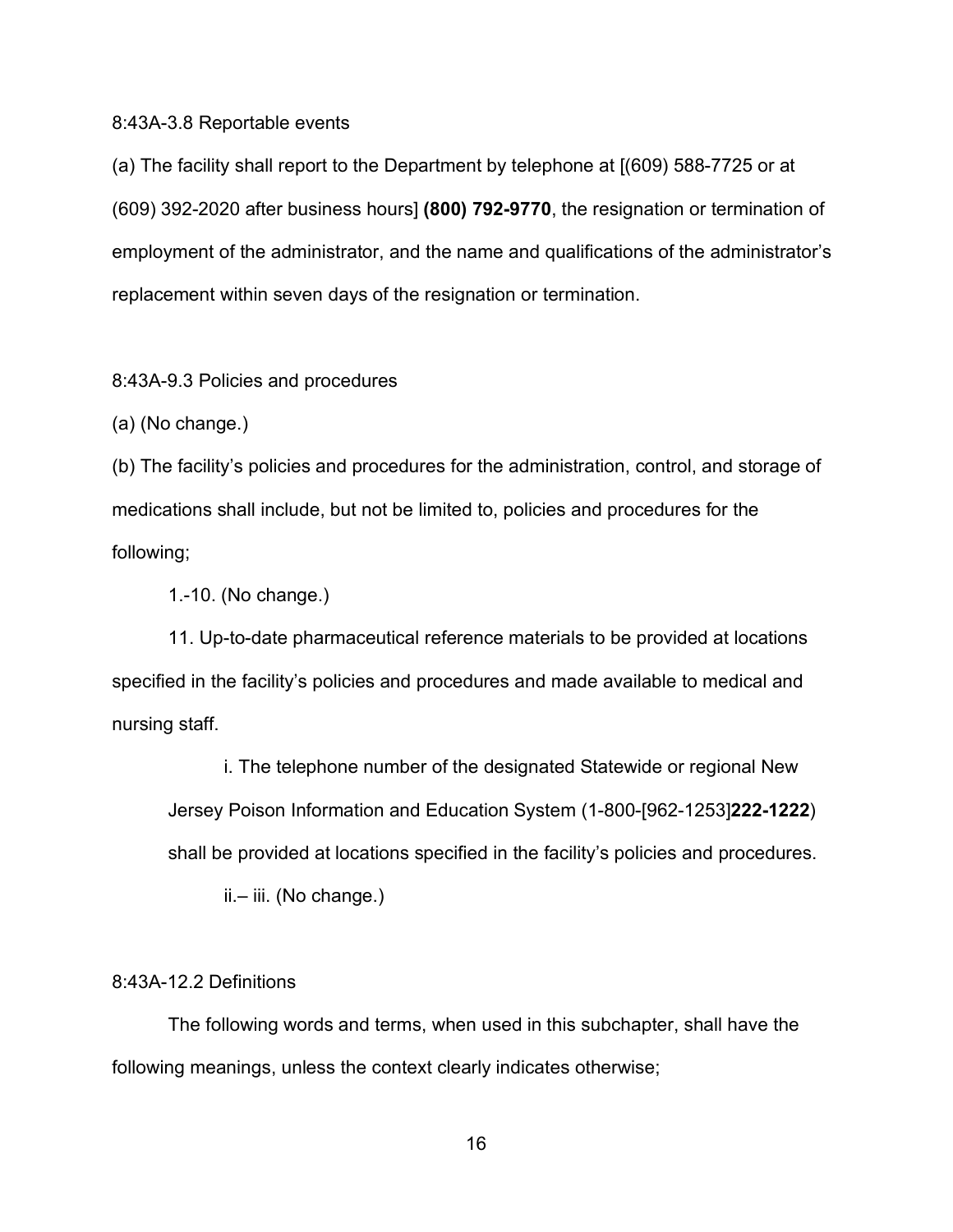"Minor surgery" means surgery which can safely and comfortably be performed on a patient who has received no more than the maximum manufacturer recommended dose of local or topical anesthesia, without more than minimal pre-operative medication or minimal intraoperative tranquilization and where the likelihood of complications requiring hospitalization is remote. Minor surgery specifically excludes all procedures performed utilizing anesthesia services as defined in this section. Minor surgery also specifically excludes procedures which may be performed under local anesthesia, but which involve intensive manipulation or removal of tissue such as liposuction or lipoinjection, breast augmentation or reduction, and removal of breast implants. Minor surgery includes the excision of moles, warts, cysts, lipomas, skin biopsies, the repair of simple lacerations, or other surgery limited to the skin and tissue. Additional examples of minor surgery include closed reduction of a fracture, the incision and drainage of abscesses, certain simple [opthalmologic] **ophthalmologic** surgical procedures, such as treatment of chalazions and non-invasive ophthalmologic laser procedures performed with topical anesthesia, limited endoscopies**,** such as**,** flexible sigmoidoscopies, anoscopies, proctoscopies, arthrocenteses, thoracenteses**,** and paracenteses. Minor surgery shall not include any procedure identified as "major surgery" within the meaning [of] **at** N.J.A.C. 13:35-4.1**.**

…

…

8:43A-12.3 Surgical staff; qualifications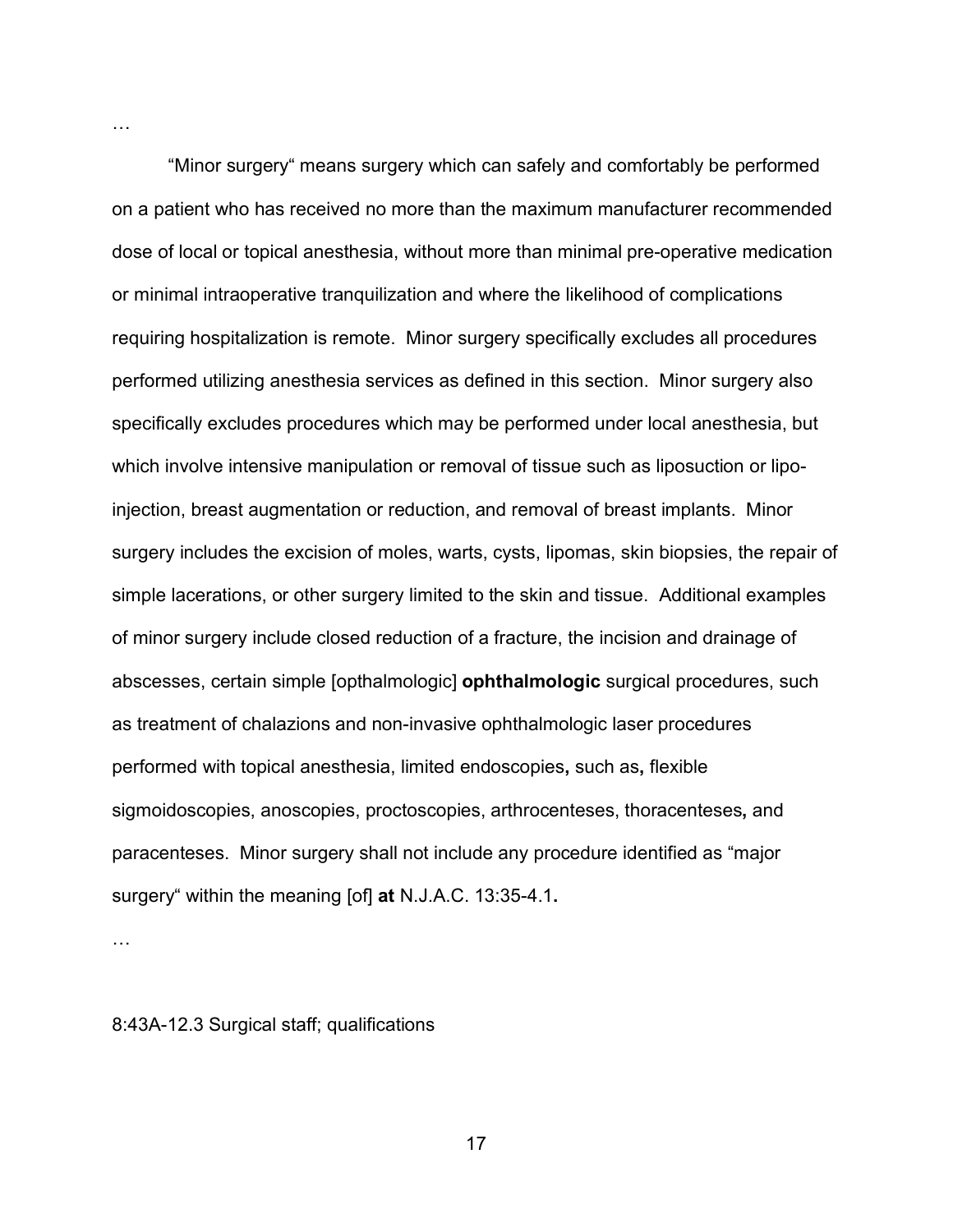(a) There shall be a physician director who is clinically responsible for the surgical service and is also board certified by the American Board of Medical [Specialists]

# **Specialties**.

(b)-(c) (No change.)

8:43A-12.7 Anesthesia continuous quality improvement

(a)-(b) (No change.)

(c) The facility shall notify the [New Jersey Department of Health and Senior Services,] Inspections, Compliance and Complaints Program **of the Department**, by telephone at [(609) 292-9900 or] (800) 792-9770 or by fax at (609) 943-[3013]**4977** within 24 hours, and in writing within 30 days, of all deaths in anesthetizing locations and unexpected events or outcomes related to anesthesia, except those in which the patient expired prior to the administration of anesthesia.

1. The written report shall be submitted on the form entitled "Confidential Report of Anesthesia-Related Incident" (HFE-5), available from the [New Jersey] Department [of Health and Senior Services] and shall include;

i.-ii. (No change.)

8:43A-12.10 Anesthesia supplies and equipment; safety systems

 $(a)$ – $(b)$  (No change.)

(c) All medical gas hoses and adapters shall be color-coded [and labeled] **with clear labeling** according to current national standards, that is, the Compressed Gas Association[: Standard color marking for compressed gas containers intended for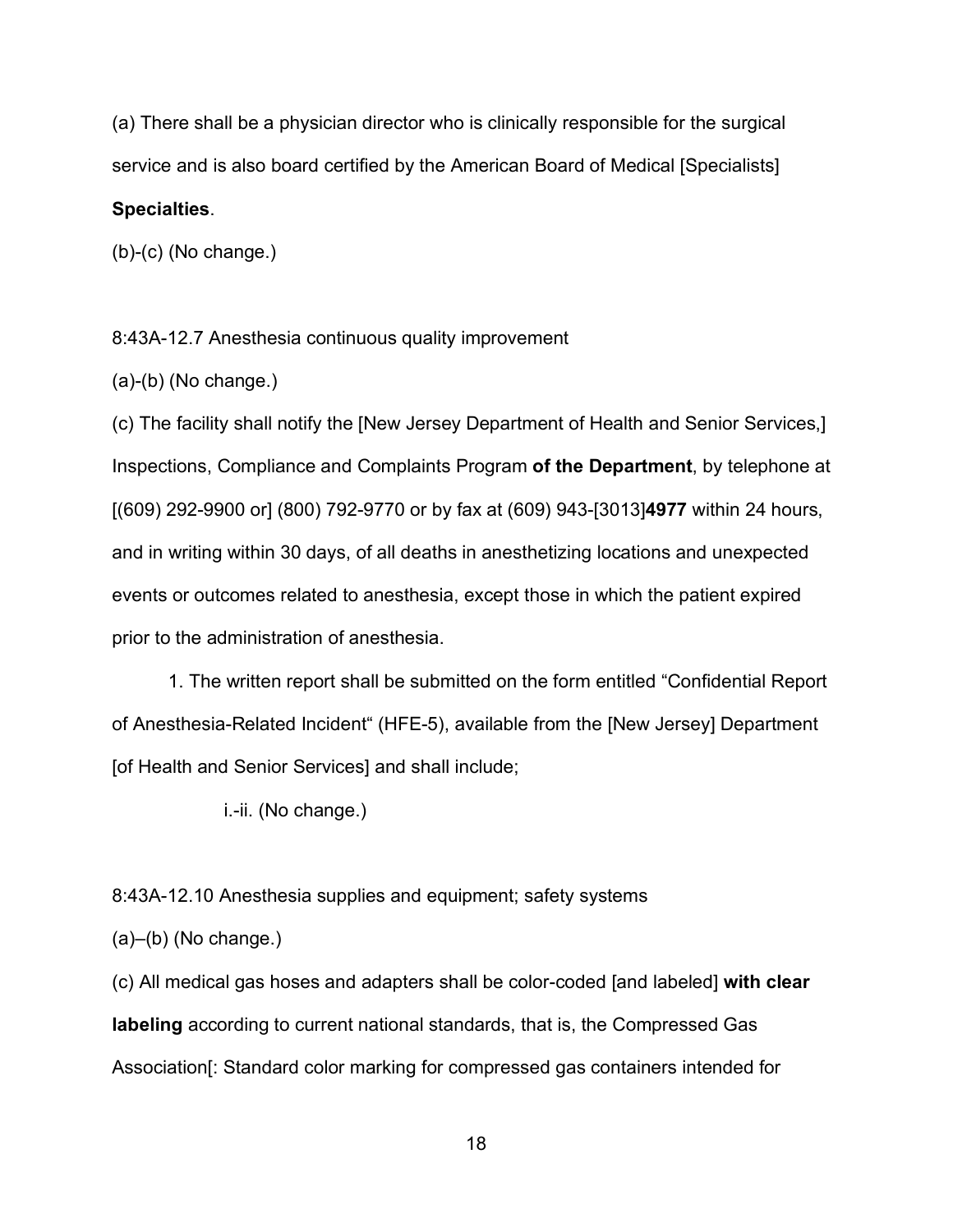medical use], Standard Color Marking of Compressed Gas Containers for Medical *Use*, [as well as clear labeling.] Publication [(]C-9[)] ([ed 3] **Edition 6**), [Arlington, VA 1988] **September 2019**, incorporated herein by reference, as amended and supplemented. That publication may be obtained [by telephoning] **from** the Compressed Gas Association at 8484 Westpark Drive, Suite 220, McLean, VA 22102 (703) [412-0900] **788-2700, https://www.cganet.com**.

(d)-(j) (No change.)

8:43A-14.1. Administrator's responsibilities

 $(a)-(b)$  (No change.)

(c) The infection control professional shall have education or training in surveillance, prevention, and control of nosocomial infections. The infection control professional shall be certified in infection control within five years of beginning practice of infection control and shall maintain certification through the Certification Board of Infection Control **and Epidemiology, Inc.** (CBIC).

8:43A-14.2. Infection control policies and procedures

(a) (No change.)

(b) The infection control committee, with assistance from each service in the facility, shall develop, implement, and review, every three years or more frequently**,** as necessary, written policies and procedures regarding infection prevention and control, including, but not limited to, policies and procedures regarding the following:

1.-9. (No change.)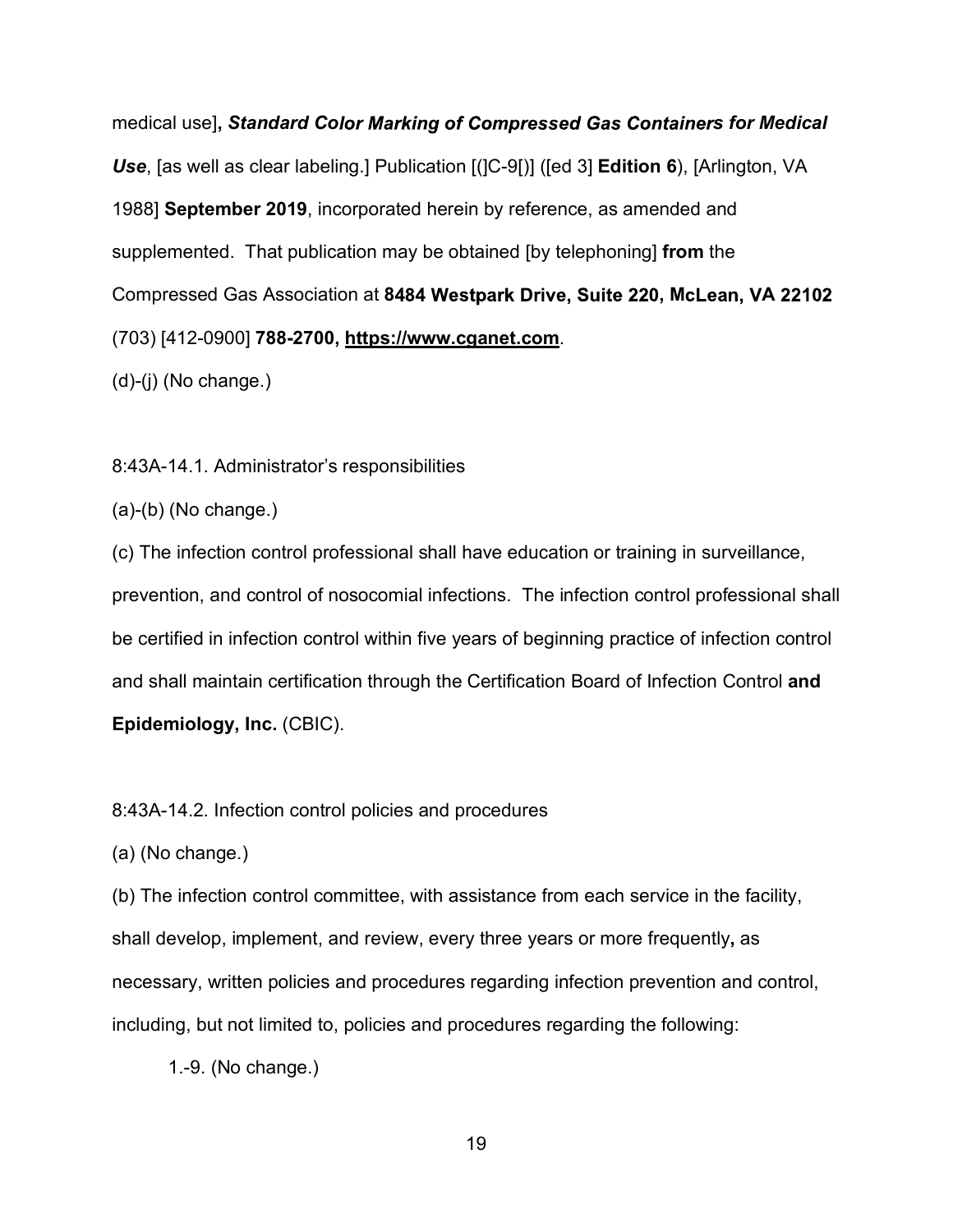NOTE: Centers for Disease Control publications can be obtained **at** 

**<https://www.cdc.gov/publications> and** from:

National Technical Information Service

U.S. Department of Commerce

[5285 Port Royal] **5301 Shawnee** Road

[Springfield] **Alexandria**, VA [22161] **22312**

or

Superintendent of Documents

U.S. Government [Printing] **Publishing** Office

732 N. Capitol Street NW

Washington, [D.C. 20402] **DC 20401**

(866) 512-1800

Copies of the OSHA rule 29 CFR Part 1910.1030, which was published in

the Federal Register on December 6, 1991, can be obtained **at** 

**<https://www.ecfr.gov/current/title-29/subtitle-A/part-29> and** from:

OSHA Office of Publications

U.S. Department of Labor

Room N3101

200 Constitution Ave., NW

Washington, DC 20210

8:43A-14.3 Infection prevention measures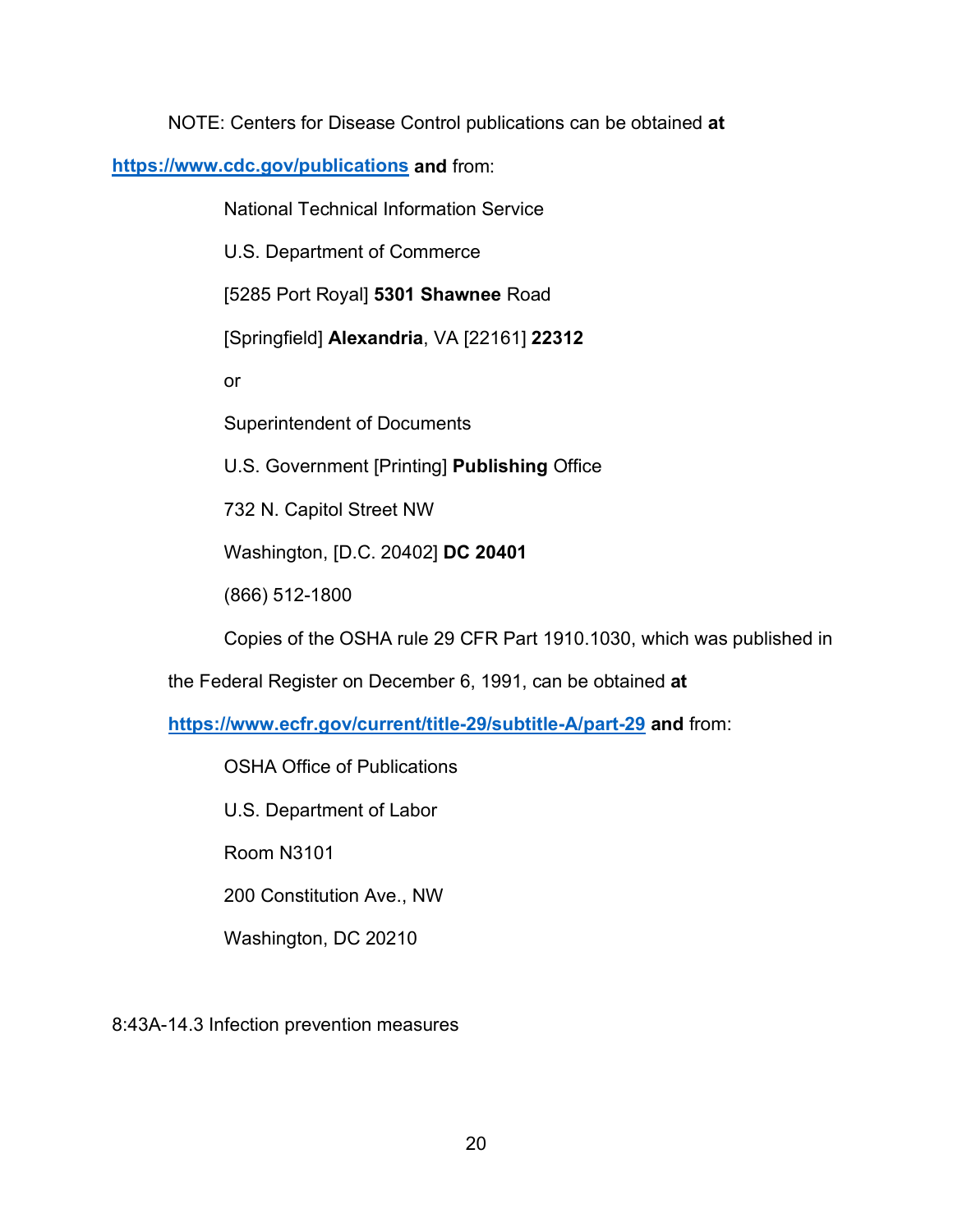(a) Infection prevention activities shall be based on the Centers for Disease Control and Prevention Guidelines, and [Hospital] **Healthcare** Infection Control Practices Advisory Committee (that is, HICPAC) recommendations listed below, incorporated herein by reference, as amended and supplemented;

1. Guideline for Prevention of Catheter-Associated Urinary Tract Infections ([1981] **2009**);

2.- 9. (No change.)

(b) The guidelines listed [in] **at** (a) above are available **at** 

**https://www.cdc.gov/infectioncontrol/guidelines/index.html and** from the National Technical Information Service (NTIS) [by calling 1-800-553-6847 or writing the NTIS, 5285 Port Royal Road, Springfield, Virginia 22161]**, 5301 Shawnee Road, Alexandria,** 

**VA 22312, (800) 363-2068**. [The complete set of the seven Guidelines for the Prevention and Control of Nosocomial Infections are listed under the publication number: PB86133022. Further information is available on the Centers for Disease Control and Prevention National Center of Infectious Diseases website at: http://www.cdc.gov/ncidod/ hip.] The HICPAC Recommendations for Preventing the

Spread of Vancomycin Resistance is available on the CDC website at

[http://www.cdc.gov/ncidod/vancom.htm]

**https://www.cdc.gov/mmwr/preview/mmwrhtml/00039349.htm**. CDC's Hospital Infections Program's Methicillin-resistant Staphylococcus Aureus: Facts for Healthcare Workers is available at: [http://www.cdc.gov/ncidod/hip/aresist/mrsahcw.htm]

# **https://www.cdc.gov/mrsa/healthcare/index.html**.

(c) (No change.)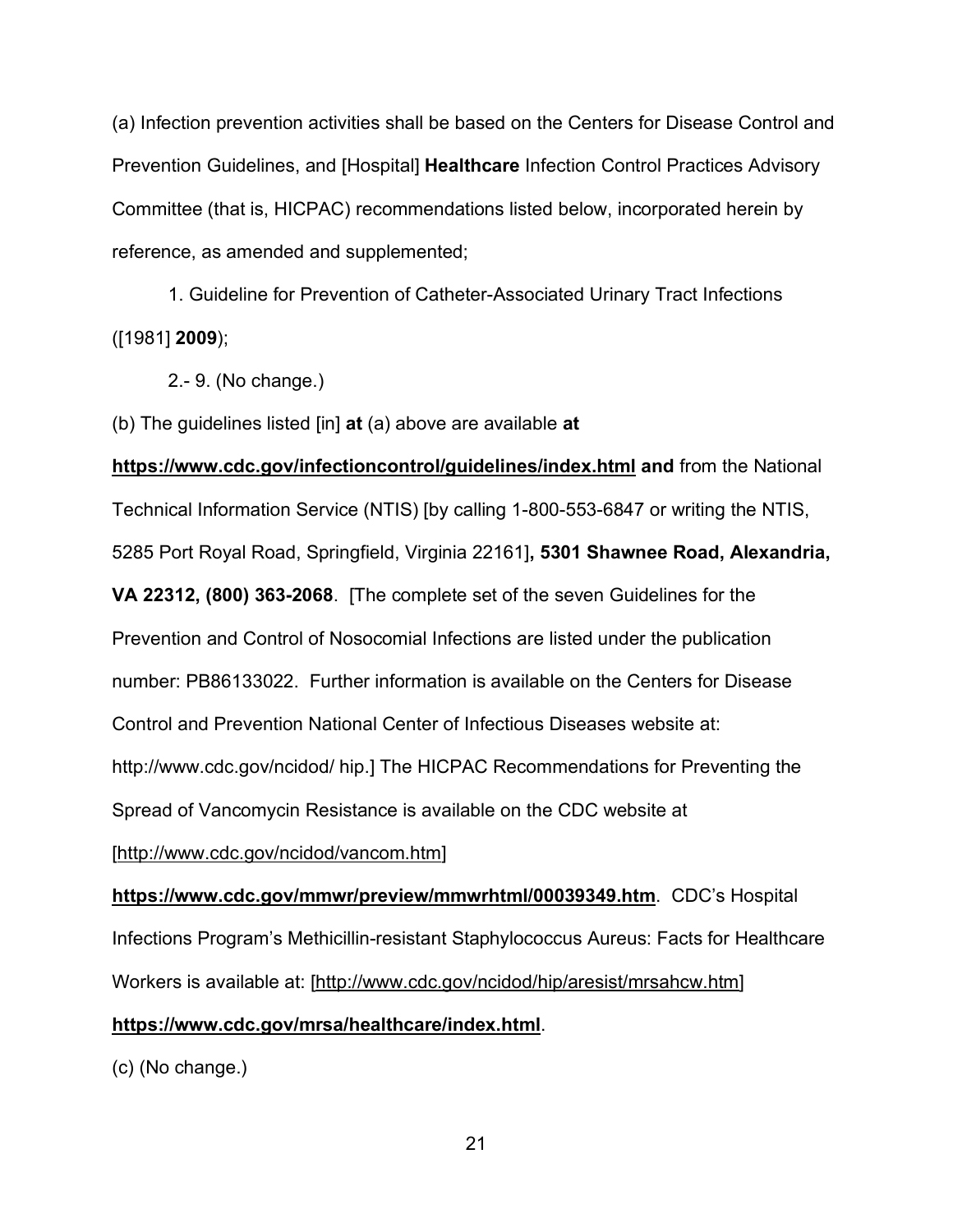8:43A-14.4. Sterilization of patient care items

(a) Methods for processing reusable medical devices shall conform with the following or revised or later editions, if in effect, incorporated herein by reference;

1. The Association for the Advancement of Medical Instrumentation (AAMI) [requirements, "Good Hospital Practice: Steam Sterilization and Sterility Assurance," ST

46]**,** *Comprehensive Guide to Steam Sterilization and Sterility Assurance in Health Care Facilities***, ST 79**;

[2. The Association for the Advancement of Medical Instrumentation (AAMI) requirements, "Flash Sterilization: Steam Sterilization of Patient Care Items for Immediate Use," ST 37;

3. The Association for the Advancement of Medical Instrumentation (AAMI) requirements, "Safe Use and Handling of Gultaraldehyde-based Products in Health Care Facilities," ST 58;

4. The Association for the Advancement of Medical Instrumentation (AAMI) requirements, "Guidelines for the Selection and use of Reusable Rigid Container Systems for Ethylene Oxide Sterilization and Steam Sterilization in Health Care Facilities," ST 33;

5. The Association for the Advancement of Medical Instrumentation (AAMI) requirements, "Steam Sterilization and Sterility Assurance Using Table Top Sterilizers in Office-Based, Ambulatory Care, Medical, Surgical and Dental Facilities," January 1998; ST-42R;

6. The Association for the Advancement of Medical Instrumentation]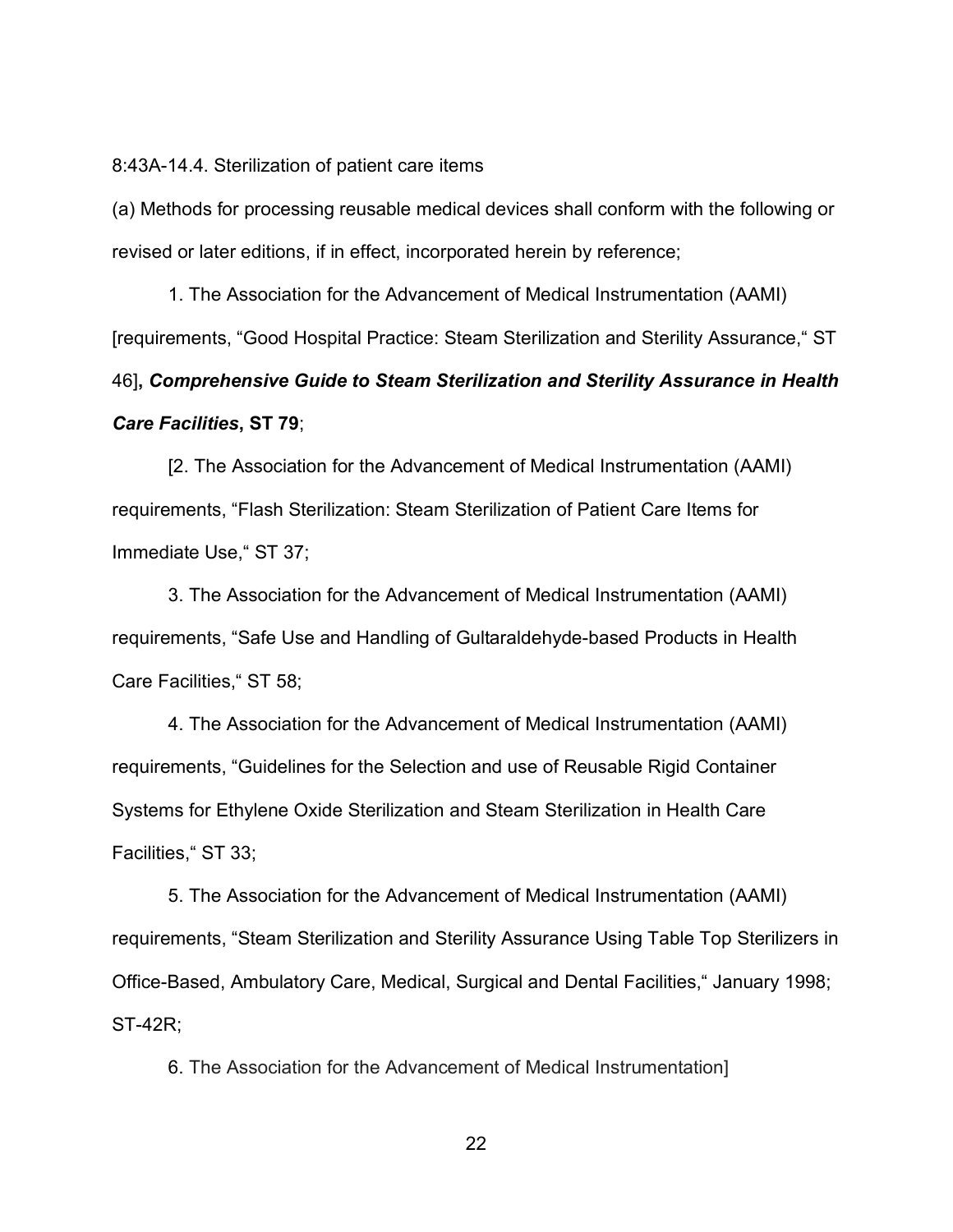**2.** [(]AAMI[) requirements], "Safe Handling and Biological Decontamination of Medical Devices in Health Care Facilities and in Nonclinical Settings," ST 35;

[7. The Association for the Advancement of Medical Instrumentation]

**3.** [(] AAMI[) requirements], "Ethylene Oxide Sterilization in Health Care Facilities: Safety and Effectiveness," [October 1998, ST 41R] **2008, ST 41**; and

[8.] **4.** Society of Gastroenterology Nurses and Associates (SGNA), "Standards of Infection Control in Reprocessing [of] Flexible Gastrointestinal Endoscopes," ([2000] **2018**).

(b) The documents referenced [in] **at** (a) above are reviewed and/or revised every five years or more frequently as needed; the most current document is to be used. The AAMI requirements can be obtained from: The Association for the Advancement of Medical Instrumentation, [3330 Washington Building, Suite 400] **901 N. Glebe Road, Suite 300,** Arlington, VA [22209 or at the AAMI website at] **22203,**

**https://**[www.aami.org.](https://www.aami.org/) SGNA's Standards and Guidelines are available from the Society of Gastroenterology Nurses and Associates, Inc., [401 North Michigan Ave.] **330 N. Wabash Avenue, Suite 2000**, Chicago, [Il] **IL** [60611-4267, or at www.sgna.org] **60611-2000, [https://www.sgna.org](https://www.sgna.org/)**.

(c)-(m) (No change.)

# 8:43A-15.2 Drills, tests, and inspections

(a)-(b) (No change.)

(c) Fire extinguishers shall be examined annually and maintained in accordance with manufacturers' requirements, National Fire Protection Association (N.F.P.A.) 10, as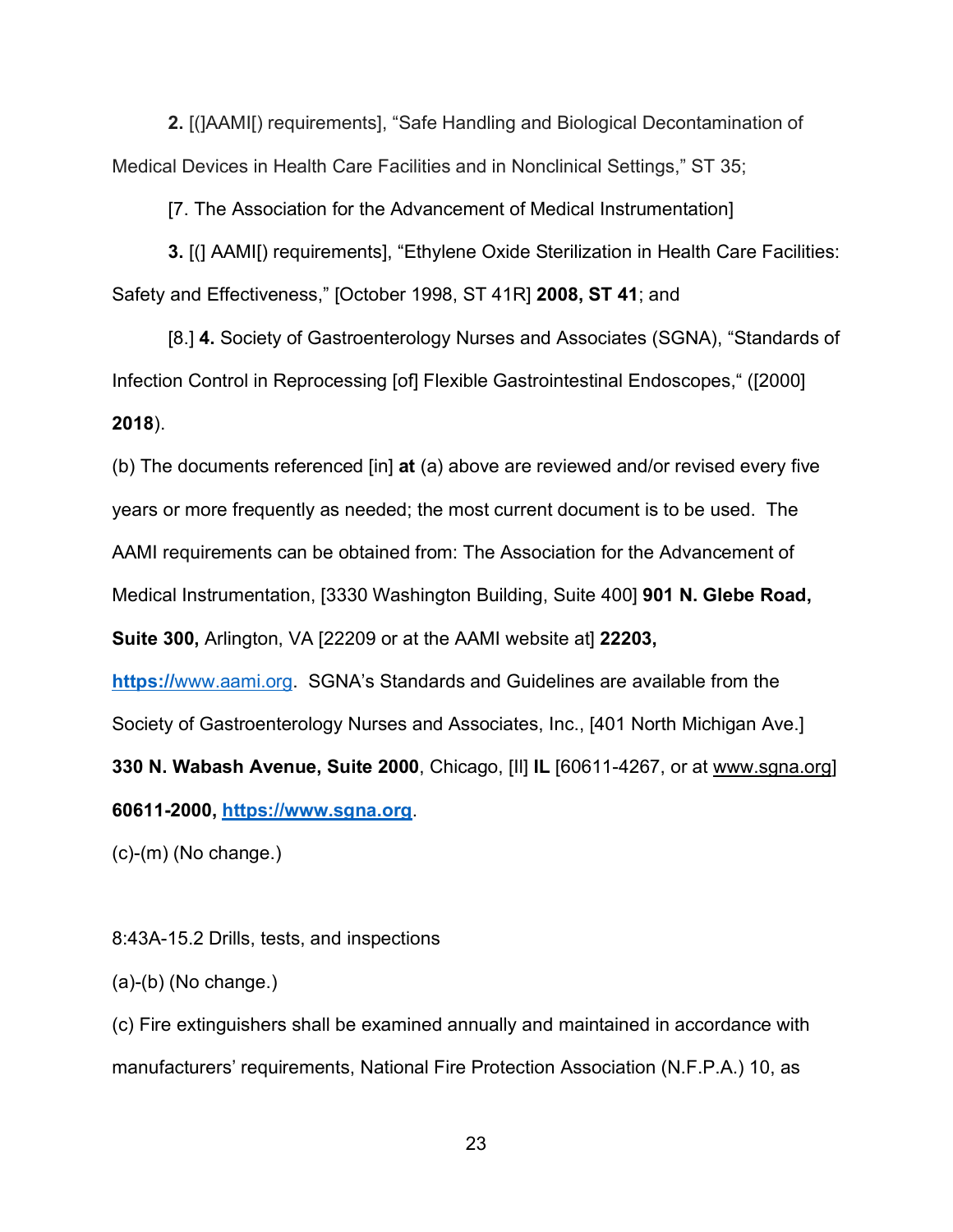amended and supplemented, and N.J.A.C. [5:18] **5:70**, the New Jersey Uniform Fire Code.

(d)-(j) (No change.)

# 8:43A-16.3 Notice

(a) The administrator shall provide all patients and/or their families**,** upon request**,** the name, addresses, and telephone numbers of the following offices with which complaints may be lodged: the [Office of Acute Care Assessment and Survey] **Division of Health Facility Survey and Field Operations** and the [Office of the] **State Long-Term Care**  Ombudsman [for the Institutionalized Elderly].

(b)-(c) (No change.)

8:43A-17.5 Regulated medical waste and solid waste management

(a) (No change.)

(b) The facility shall comply with the provisions [of] **at** N.J.S.A. 13:1E-48.1 et seq., the

Comprehensive Regulated Medical Waste Management Act, and [all rules promulgated

pursuant to the aforementioned act] **the Regulated Medical Waste rules at N.J.A.C.** 

# **7:26-3A**.

(c) (No change.)

8:43A-19.3 Plan submission; payment of review fees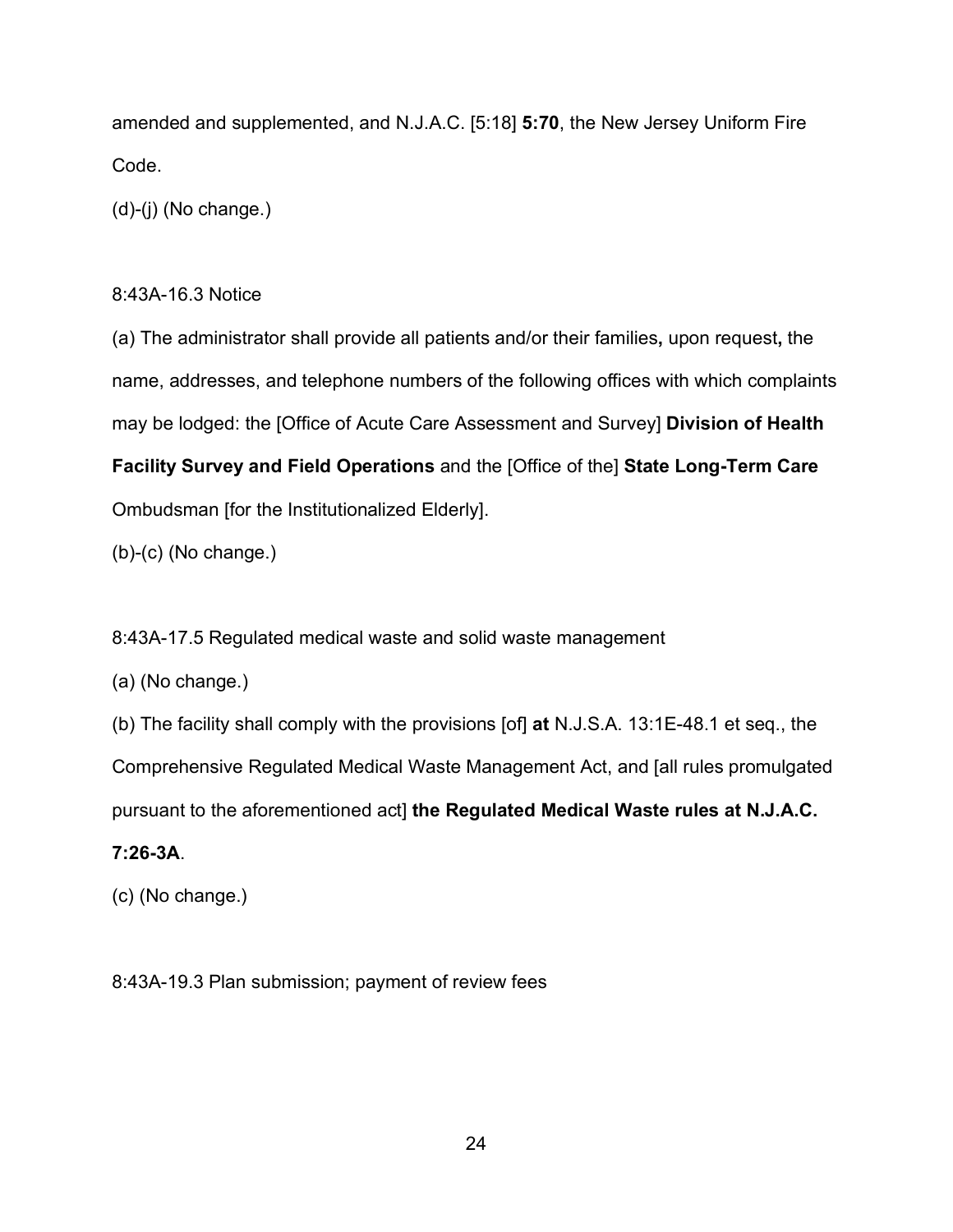(a) Prior to any construction, plans shall be submitted for review and approval, in accordance with the provisions of this chapter, to the [Healthcare] **Health Care** Plan Review Unit.

(b) (No change.)

8:43A-24.4. Renal dialysis policies and procedures

(a) (No change.)

(b) The renal dialysis service shall have written infection control policies and procedures specific to the renal dialysis unit that include standard industry precautions. The written policies and procedures shall be in accordance with the Centers for Disease Control and Prevention (CDC) publication "Recommendations for Preventing Transmission of Infections Among Chronic Hemodialysis Patients," MMWR, Vol. 50, No. RR-5, April 27, 2001, as amended and supplemented, available from the CDC, **1600 Clifton Road**, Atlanta, Georgia 30333 **and at**

**https://www.cdc.gov/mmwr/preview/mmwrhtml/rr5005a1.htm**, incorporated herein by reference.

## 8:43A-24.9. Reuse of dialyzers

(a) If dialyzers are reused, reuse shall conform with the guidelines in the Association for the Advancement of Medical Instrumentation (AAMI) publications, "Hemodialyzers," 2nd Edition and Amendment, RD16:1996 and A1:2002, "Hemodialyzer blood tubing," 2<sup>nd</sup> Edition and Amendment, RD17:1994 and A1:2002, and "Reuse of hemodialyzers," 3rd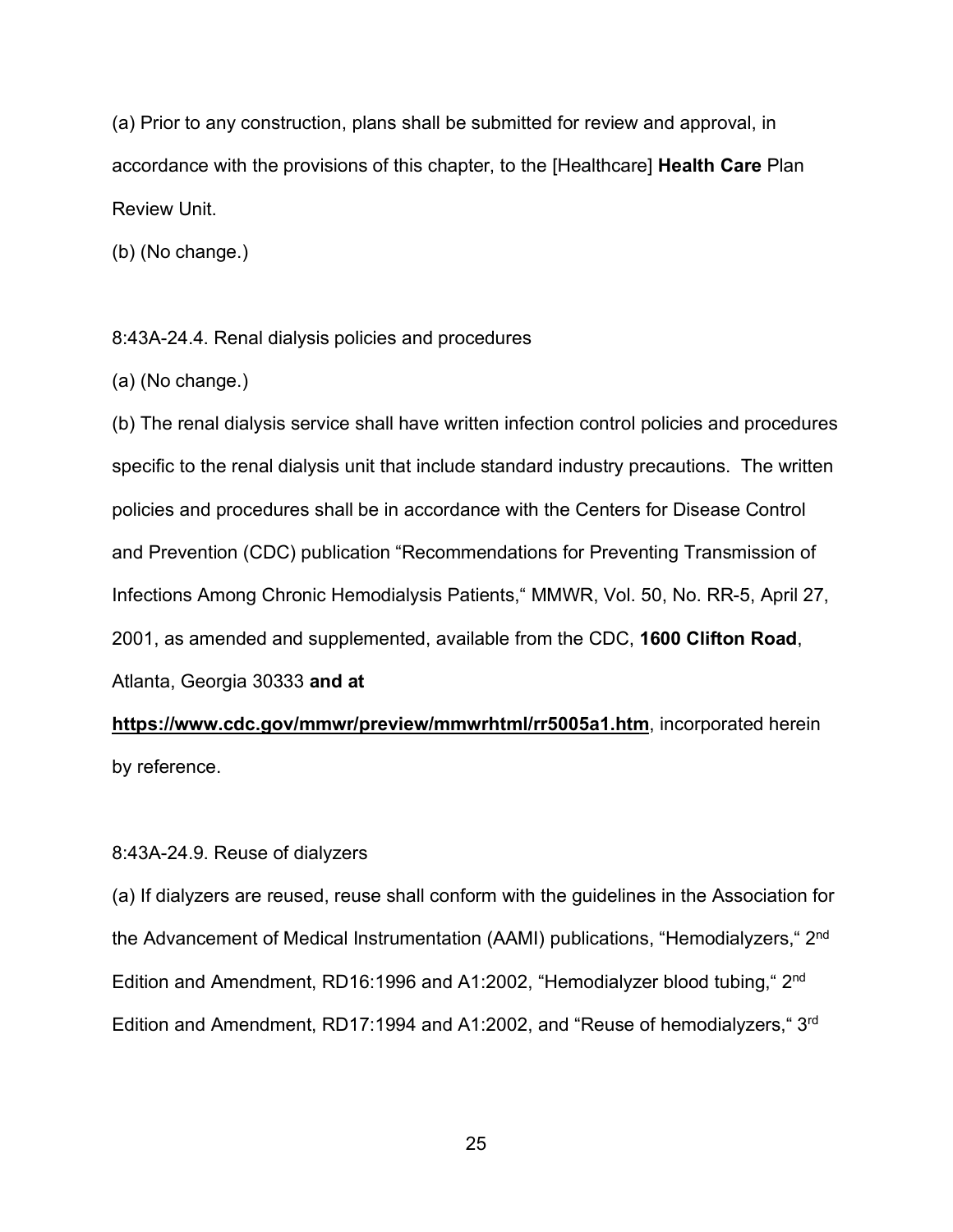Edition and Amendment, RD47:2002 and A1:2003, incorporated herein by reference**,** as amended and supplemented.

1. AAMI publication**s** can be obtained from;

Association for the Advancement of Medical Instrumentation

[Suite 602

1901 North Fort Meyer Drive]

**901 N. Glebe Road, Suite 300**

Arlington, VA [22209] **22203**

or at the AAMI website at [https://www.aami.org.](https://www.aami.org/)

(b)-(e) (No change.)

8:43A-24.10 Water treatment and dialysate

(a) Water treatment equipment, water, and dialysate shall satisfy the requirements specified in the Association for the Advancement of Medical Instrumentation publications entitled, "Water treatment equipment for hemodialysis applications," RD62:2006, ["Dialysate for hemodialysis," RD52:2004] "**Preparation and quality management of fluids for haemodialysis and related therapies – Part 5: Quality of dialysis fluid for haemodialysis and related therapies," ISO 23500-5:2019**, "Hemodialysis systems," [RD5:2003] **RD5:2008**, and ["Concentrates for hemodialysis" RD61:2000] **"Dialysis Fluid Chemical Composition," AAMI TIR72:2017**, incorporated herein by reference, as amended and supplemented.

1. Samples shall be taken at the first and last station and at least 10 percent of the stations on a rotating basis within the distribution system to [insure] **ensure** each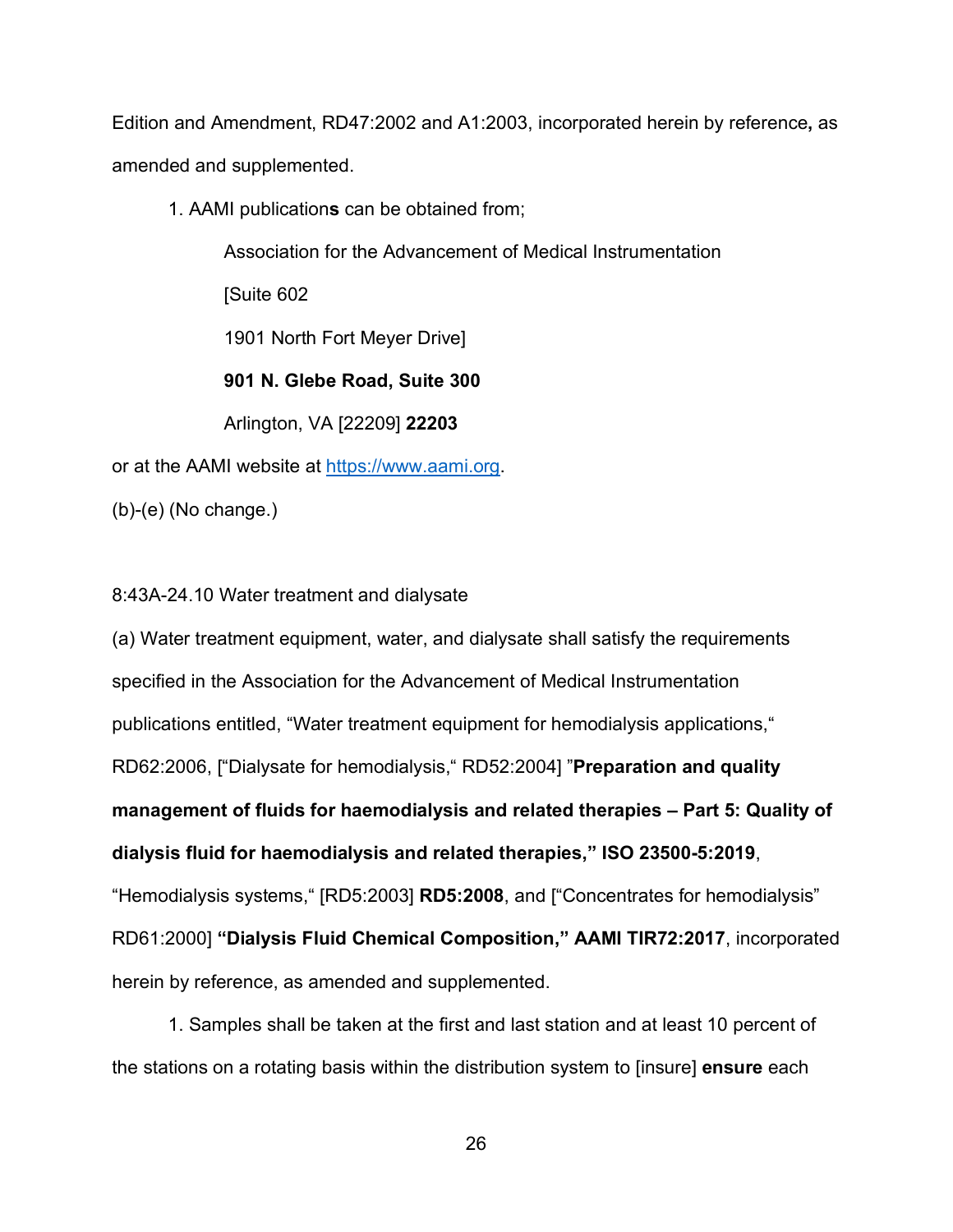station is tested semi-annually. A calibrated loop may not be used in microbiological testing of water samples.

2.-4. (No change.)

5. Preparation of dialysate onsite requires the facility to establish policies and procedures to [assure] **ensure** the safety and efficacy of the dialysate solution. A record of preparation of the dialysate shall be maintained.

6.-9. (No change.)

8:43A-24.17. Requirements for pediatric dialysis services

(a)-(c) (No change.)

(d) The pediatric care plan shall be established as follows;

1. The pediatric care plan shall be developed by a multidisciplinary team as set forth [in] **at** N.J.A.C. 8:43G-[30.12]**30.7**.

i.– ii. (No change.)

(e) (No change.)

8:43A-24.18. Renal dialysis quality assurance plan

 $(a)$ – $(b)$  (No change.)

(c) At a minimum, the quality assurance plan shall analyze those indicators required by

the Trans-Atlantic Renal Council (109 South Main Street, **Suite 21,** Cranbury, [New

Jersey] **NJ** 08512**, https://www.tarcweb.org**). These indicators can be found in the

Medicare ESRD Network Organizations Manual (Revision 2, September 12, 2003),

incorporated herein by reference, as amended and supplemented, which is available for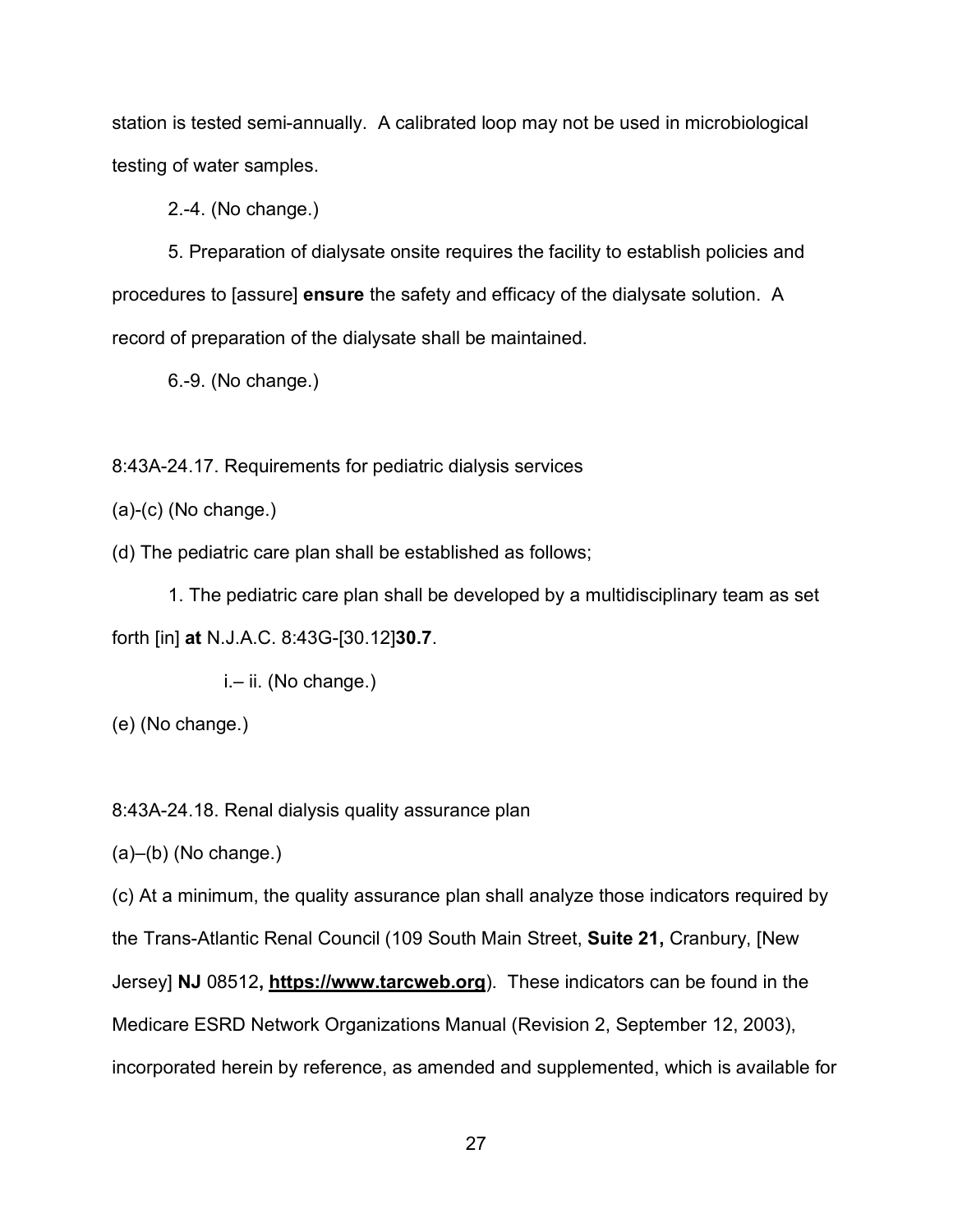download from the Centers for Medicare and Medicaid Services website at [www.cms.hhs.gov/esrd/2.asp and upon request to the Department by telephoning (609) 292-5960] **[https://www.cms.gov/Regulations-and-](https://www.cms.gov/Regulations-and-Guidance/Guidance/Transmittals/downloads/R2ESRD.pdf)[Guidance/Guidance/Transmittals/downloads/R2ESRD.pdf](https://www.cms.gov/Regulations-and-Guidance/Guidance/Transmittals/downloads/R2ESRD.pdf) and [https://www.cms.gov](https://www.cms.gov/)**.

(d) (No change.)

## 8:43A-26.2 Smoking in facility

(a) The facility shall [become] **be** smoke-free [within three months of the effective date of this section]. "Smoke-free" means a total ban on smoking in the facility by employees and visitors. [Prior to the time at which the facility becomes smoke-free, the policy of the facility regarding smoking in the facility shall be in accordance with N.J.S.A. 26:3D-1 et seq.

1. If the facility permits patients to smoke after the facility becomes smoke-free, smoking] **Smoking** by patients shall only be permitted in accordance with N.J.S.A. 26:3D-[1]**55** et seq.**,** and in a designated area with outside ventilation. The ventilation system shall prevent contaminated air from recirculating through the facility and shall prevent backstreaming of smoke into nonsmoking areas of the facility.

## 8:43A-26.7 Medical records

The complete medical record for patients receiving drug abuse treatment services shall include, but not be limited to, a copy of the Alcohol and Drug Abuse Data System (ADADS) form (See Appendix A) or other management information system form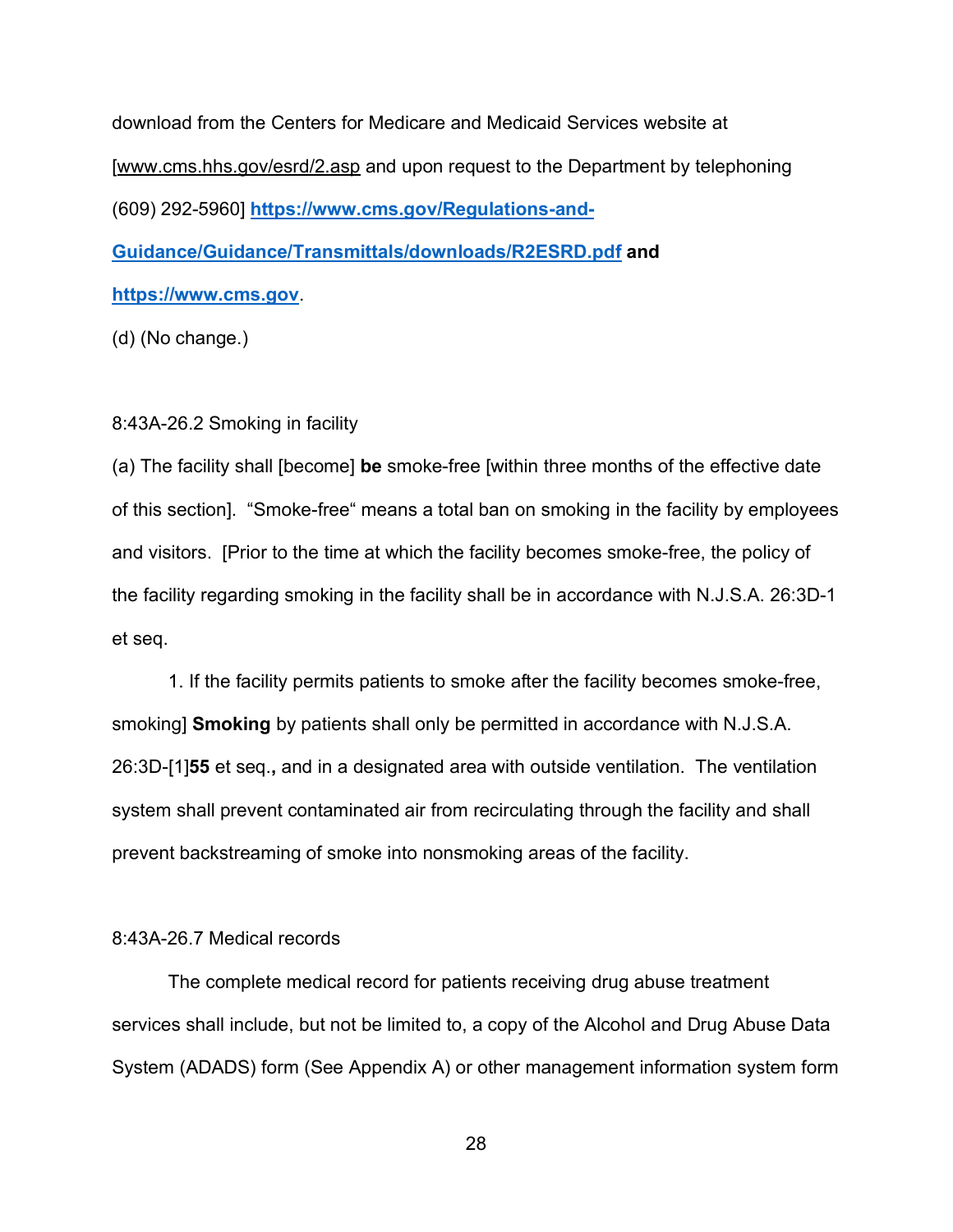approved by the [Division of Alcoholism, Drug Abuse and Addiction Services of the] Department, incorporated herein by reference.

#### 8:43A-27.2 On-site inspection

An on-site inspection of the construction of the physical plant shall be made by representatives of **the** Health [Facilities Construction Services] **Care Plan Review Unit**  to verify that the building has been constructed in accordance with the architectural plans approved by the Department. The Department may choose to accept an equivalent inspection by a local agency in lieu of an inspection by representatives of **the**  Health [Facilities Construction Services] **Care Plan Review Unit**.

8:43A-29.1 Scope

(a)-(c) (No change.)

(d) The rules in this subchapter apply to all lithotripsy services and shall be enforced as a condition of licensure by the Department [of Health and Senior Services].

8:43A-29.13 Data collection and reporting for performance improvement

(a)-(b) (No change.)

(c) Licensees shall report to the Department**,** by telephone at [(609) 588-7725 or at (609) 392-2020 after hours] **(800) 792-9770,** incidents in which a medical device is connected with the death, serious injury, or serious illness of any individual, as required by the Safe Medical Devices Act of 1990, 21 U.S.C. § 360.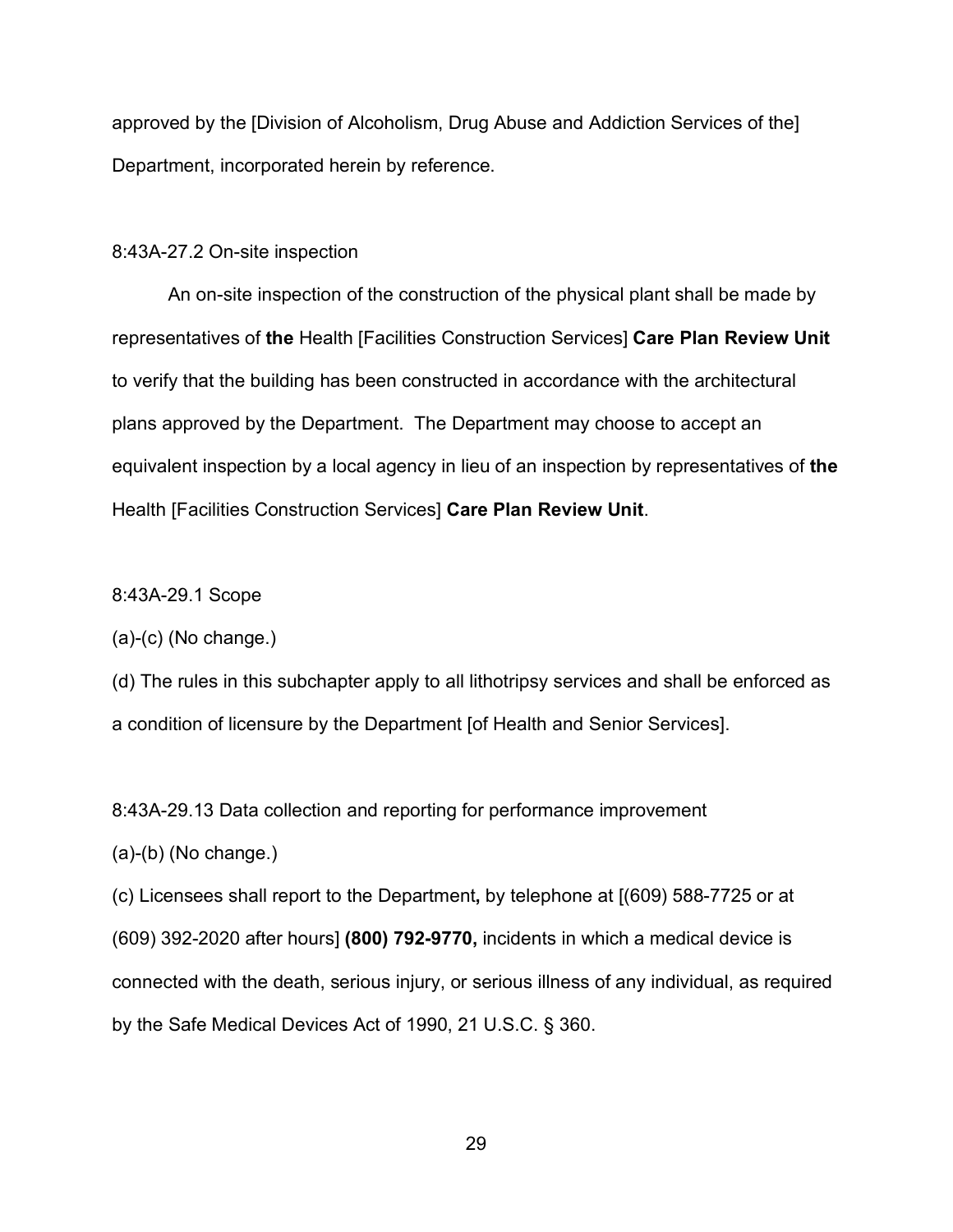8:43A-30.7 Radiation oncology services quality improvement methods

(a)-(b) (No change.)

(c) Copies of American College of Radiology or the American College of Radiation Oncology accreditation certificate shall be sent to the [New Jersey] Department [of Health and Senior Services] as part of State licensure within 45 days of receiving the certificate.

8:43A-30.8 Megavoltage radiation oncology program utilization

(a)-(b) (No change.)

(c) Megavoltage radiation oncology facilities providing potentially curative treatment to children under 13 years of age shall be accredited for participation in protocols of a national multi-institutional pediatric oncology group such as [Children's Cancer Group (CCG) or Pediatric Oncology Group (POG)] **Children's Oncology Group (COG)**.

## 8:43A-30.10 Data to be maintained and reported

Megavoltage radiation oncology facilities shall submit such utilization, performance and outcome data as the Department may request. Data shall include, but not be limited to, staff qualifications, verification of equipment calibration, program accreditation status and program utilization by service category, on reporting forms developed and annually submitted to the Department [of Health and Senior Services] on or before March 31.

# 8:43A-31.1 Water supply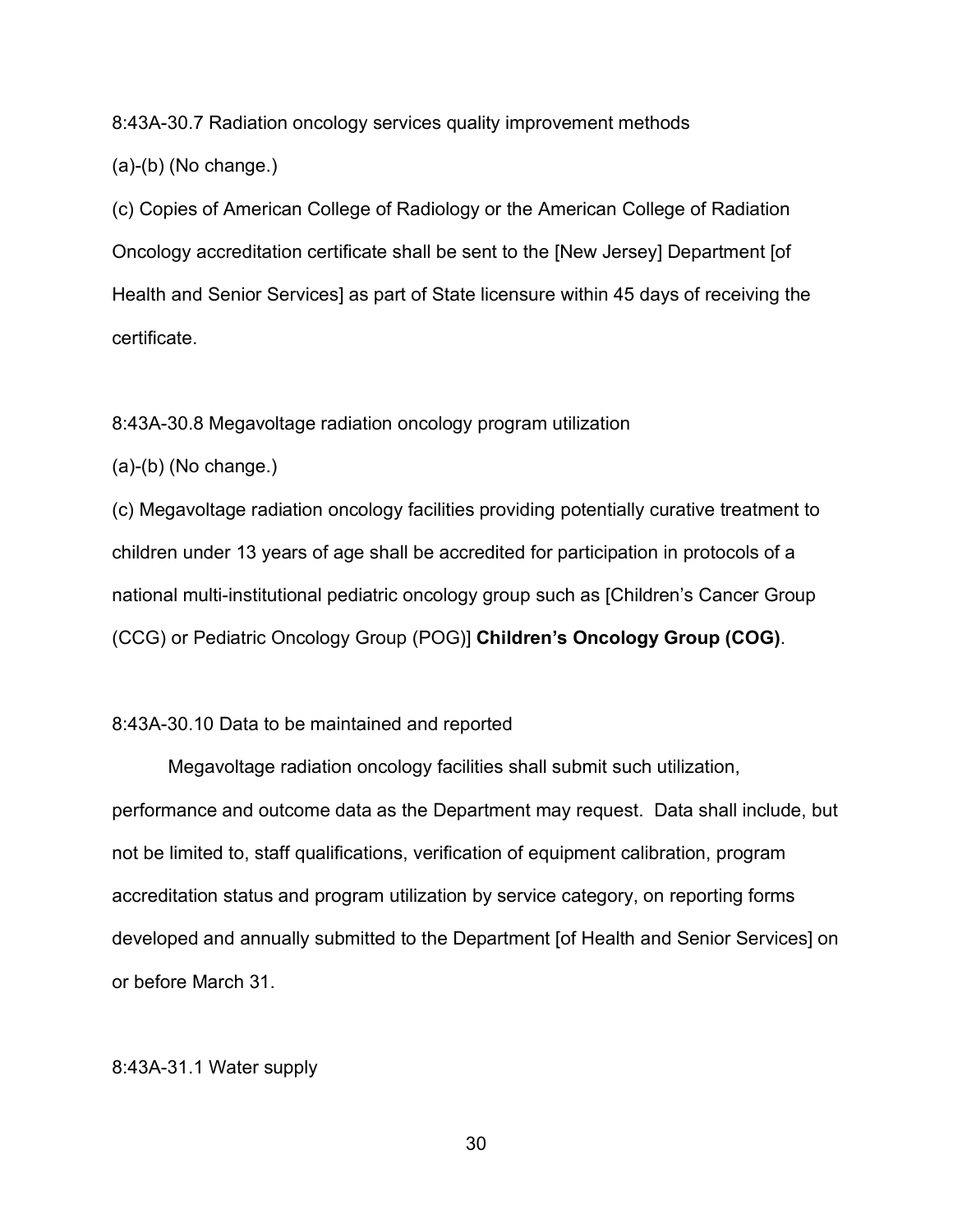(a) The water supply used for drinking or culinary purposes shall be adequate in quantity, of a safe and sanitary quality, and from a water system which shall be constructed, protected, operated, and maintained in conformance with the New Jersey Safe Drinking Water Act, N.J.S.A. 58:12A-1 et seq., N.J.A.C. 7:10, and local laws, ordinances, and regulations. There shall be no back siphonage conditions present. Copies of the Safe Drinking Water Act can be obtained from the New Jersey Department of Environmental Protection, [Bureau of Potable Water] **Division of Water Quality**, PO Box 209, Trenton, [New Jersey] **NJ** 08625-0209.

(b) (No change.)

## 8:43A-32.3 Waiver requests

(a) (No change.)

(b) Waiver forms are available from the [Office of Certificate of Need and Healthcare Facility Licensure] **Division of Certificate of Need and Licensing**.

## 8:43A-33.1 Scope

All PACE organizations as defined at 42 CFR [§ 460.6 incorporated herein by reference, as amended and supplemented,] shall be licensed by the Department [of Health and Senior Services].

8:43A-33.4 Waiver requests

(a) (No change.)

(b) Waiver requests shall follow the process outlined at N.J.A.C. 8:43A-2.9.